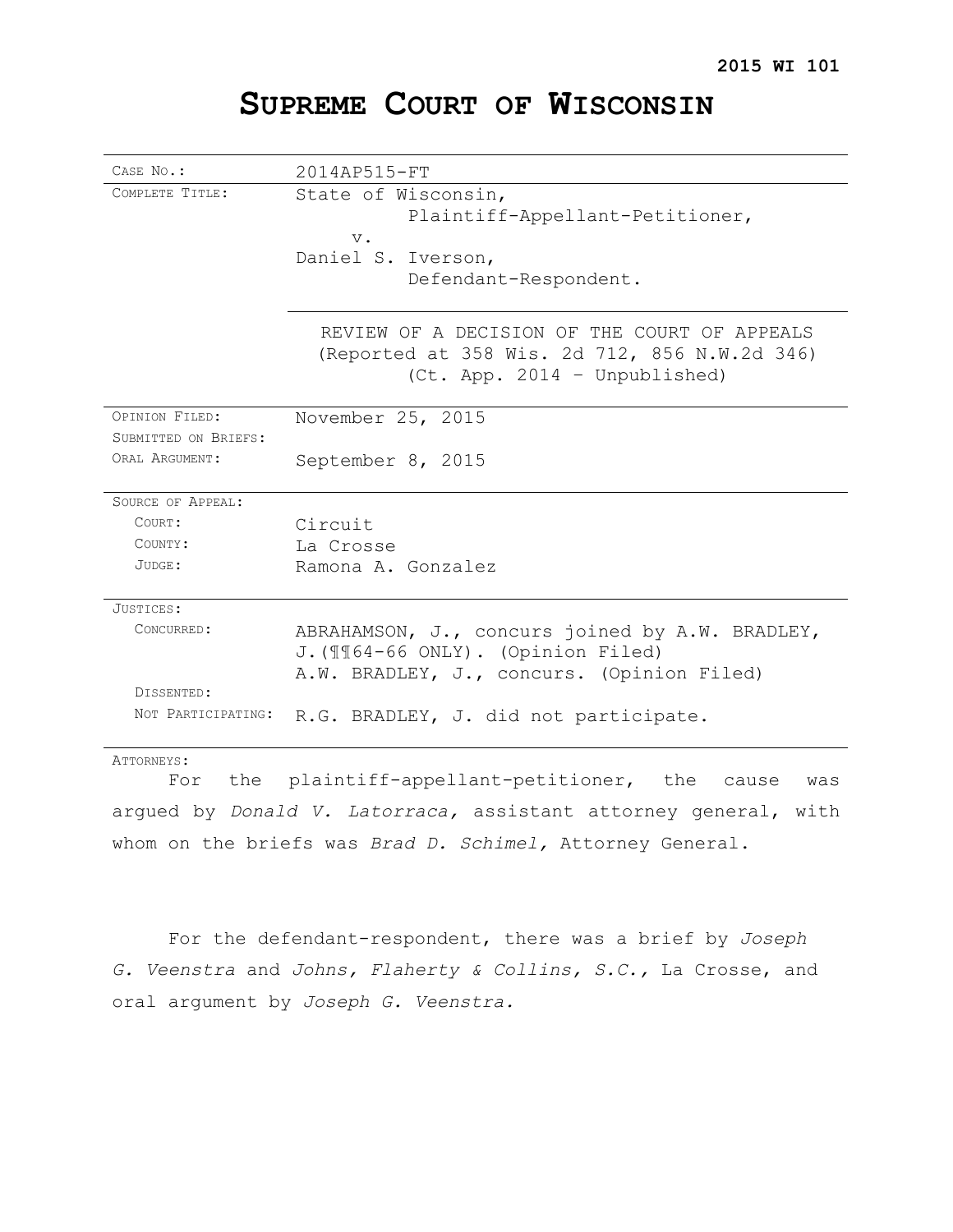# **2015 WI 101**

NOTICE

**This opinion is subject to further editing and modification. The final version will appear in the bound volume of the official reports.** 

No. 2014AP515-FT (L.C. Nos. 2013TR4032 & 2013TR4033)

STATE OF WISCONSIN THE RESERVE STATE OF WISCONSIN THE SERVER SOURT

**State of Wisconsin,**

 **Plaintiff-Appellant-Petitioner,**

 **v.**

 $\overline{a}$ 

**FILED**

**Daniel S. Iverson,**

 **Defendant-Respondent.**

REVIEW of a decision of the Court of Appeals. *Reversed and cause remanded.*

¶1 ANNETTE KINGSLAND ZIEGLER, J. This is a review of an unpublished decision of the court of appeals, State v. Iverson, No. 2014AP515–FT, unpublished slip op. (Wis. Ct. App. Oct. 9, 2014), which affirmed the order of the La Crosse County circuit court<sup>1</sup> granting defendant Daniel S. Iverson's ("Iverson") motion to suppress evidence of drunk driving obtained by an officer of the state traffic patrol during a traffic stop of Iverson's vehicle.

**NOV 25, 2015**

Diane M. Fremgen Clerk of Supreme Court

 $1$  The Honorable Ramona A. Gonzalez presided.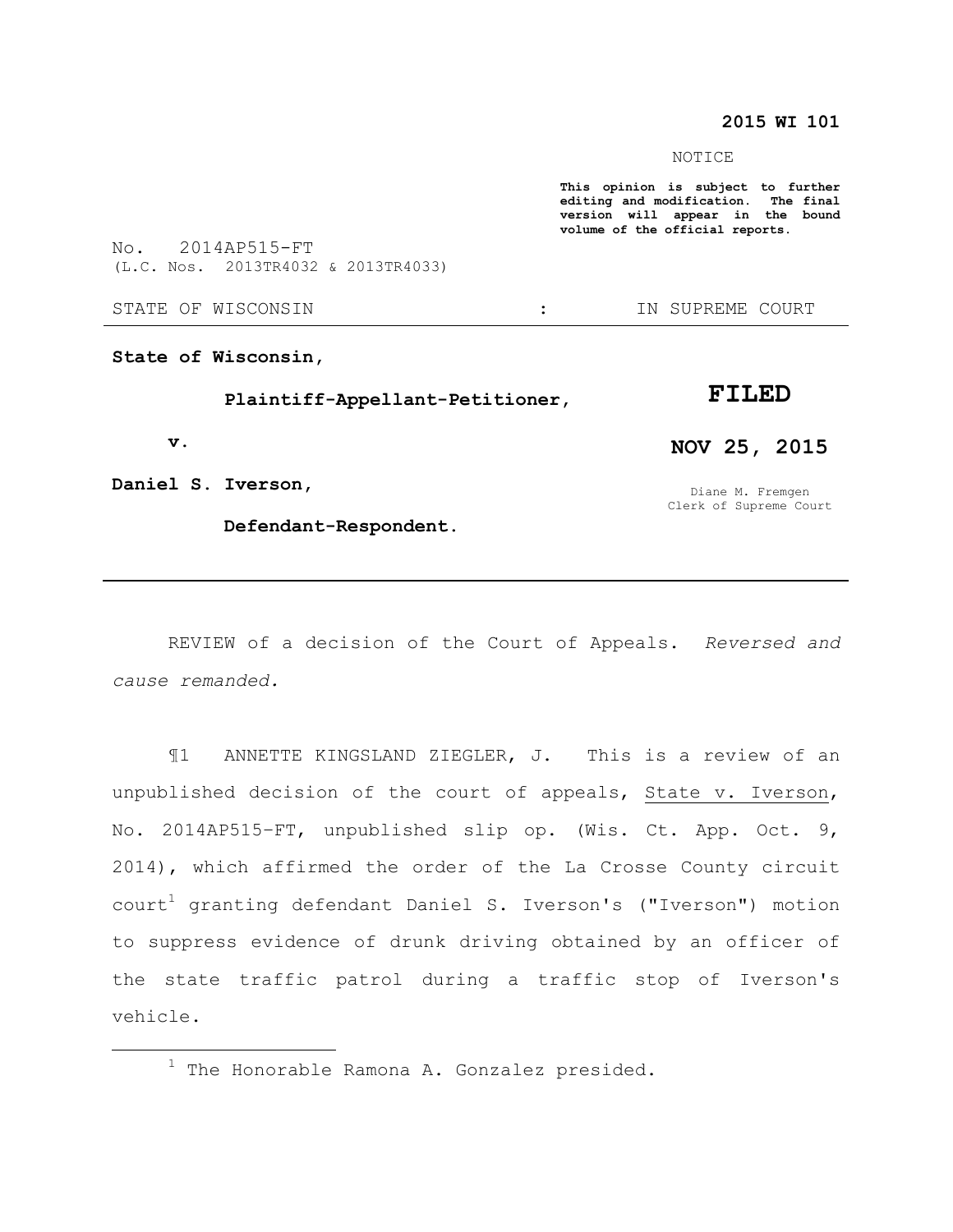¶2 Iverson asserts that the officer lacked authority to seize Iverson's vehicle to investigate the violation of a state statute prohibiting littering, Wis. Stat.  $$287.81$  (2011-12).<sup>2</sup> Iverson argues in the alternative that the officer lacked probable cause or reasonable suspicion that a violation of the littering statute had occurred.

¶3 The central issue before us in this case is whether the Fourth Amendment of the United States Constitution and Article I, Section 11 of the Wisconsin Constitution permit an officer of the state traffic patrol to stop a vehicle based solely on the officer's observation of the commission of a nontraffic civil forfeiture offense by an occupant of that vehicle.

¶4 We conclude that: (1) the Wisconsin Legislature has explicitly authorized state troopers to conduct traffic stops in order to investigate violations of Wis. Stat. § 287.81 and to arrest violators of the statute under specified conditions; (2) a traffic stop to enforce § 287.81 is generally reasonable if an officer has probable cause or reasonable suspicion that a violation of § 287.81 has occurred; (3) discarding a cigarette butt onto a highway violates § 287.81; and (4) based on his observations, the officer in this case had probable cause to believe that an occupant of Iverson's vehicle had violated § 287.81 by throwing a cigarette butt onto the highway.

 $\overline{a}$ 

 $2$  All subsequent references to the Wisconsin Statutes are to the 2011-12 version unless otherwise indicated.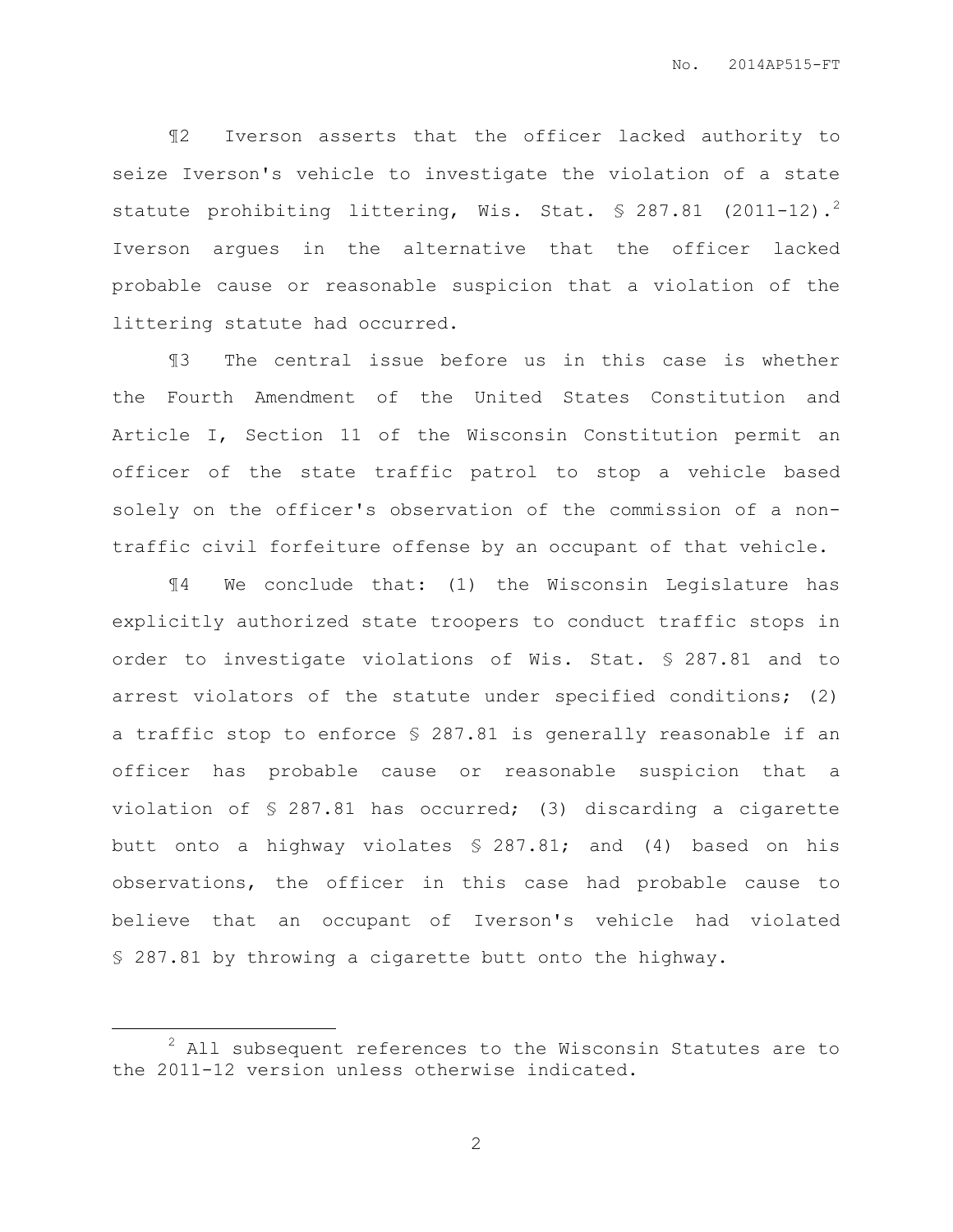¶5 The defendant's motion to suppress evidence obtained during this traffic stop and to dismiss this case should have been denied. We reverse the decision of the court of appeals and remand the case to the circuit court for reinstatement of charges and further proceedings consistent with this opinion.

#### I. FACTUAL BACKGROUND

¶6 On January 9, 2014, Wisconsin State Patrol Trooper Michael Larsen ("Trooper Larsen") testified at a hearing on Iverson's motion to suppress evidence. The following facts are taken from his testimony.

¶7 On September 18, 2013, at about 1:00 a.m., Trooper Larsen was traveling northbound on Rose Street in the City of La Crosse. He observed a silver jeep in front of him drift within its lane toward the centerline and back. The vehicle did not cross the centerline or strike the curb. The vehicle approached an intersection secured by a flashing yellow traffic light. Although there was no traffic at the intersection, the vehicle came to a complete stop at the light before continuing past the intersection. The vehicle then arrived at a second flashing yellow light. Again, despite a lack of traffic at the intersection, the vehicle stopped at the light before continuing north. Trooper Larsen testified that at this point in time he did not feel that he possessed the reasonable suspicion necessary to conduct a traffic stop.<sup>3</sup>

 $\overline{a}$ 

 $3$  We do not necessarily accept the officer's conclusion in this regard as our own. We need not address its soundness for purposes of analyzing the issues before the court.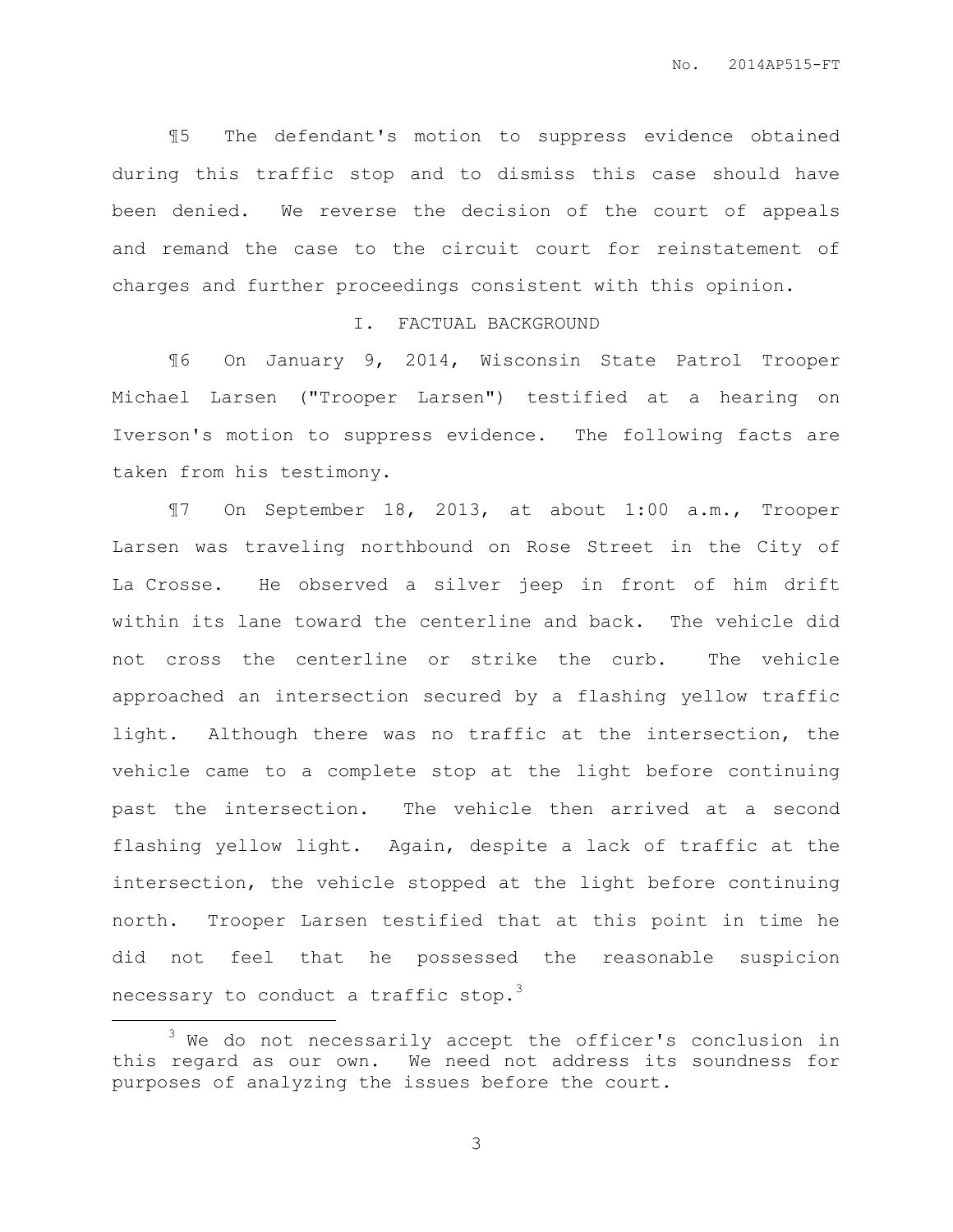¶8 Trooper Larsen then observed a cigarette butt "being thrown from the passenger side of the vehicle." The cigarette butt hit the ground and scattered ashes across the right lane of the road. After crossing an overpass, Trooper Larsen initiated a traffic stop of the vehicle. Trooper Larsen testified that the reason for the stop was the ejection of the cigarette butt from the vehicle he had been following. He relied upon Wis. Stat. § 287.81, entitled "Littering," which states in relevant part:

[A] person who does any of the following may be required to forfeit not more than \$500:

(a) Deposits or discharges any solid waste on or along any highway, in any waters of the state, on the ice of any waters of the state or on any other public or private property.

(b) Permits any solid waste to be thrown from a vehicle operated by the person.

Wis. Stat.  $\text{\$ }287.81(2)$  (a) - (b). Trooper Larsen informed the driver of the vehicle, Iverson, that a cigarette butt had been thrown out of Iverson's vehicle. Iverson denied knowledge, but the passenger admitted responsibility and stated that he had not known that the action was illegal.

¶9 Trooper Larsen eventually cited Iverson for operation of a motor vehicle while under the influence of an intoxicant, in violation of Wis. Stat. § 346.63(1)(a), and operation of a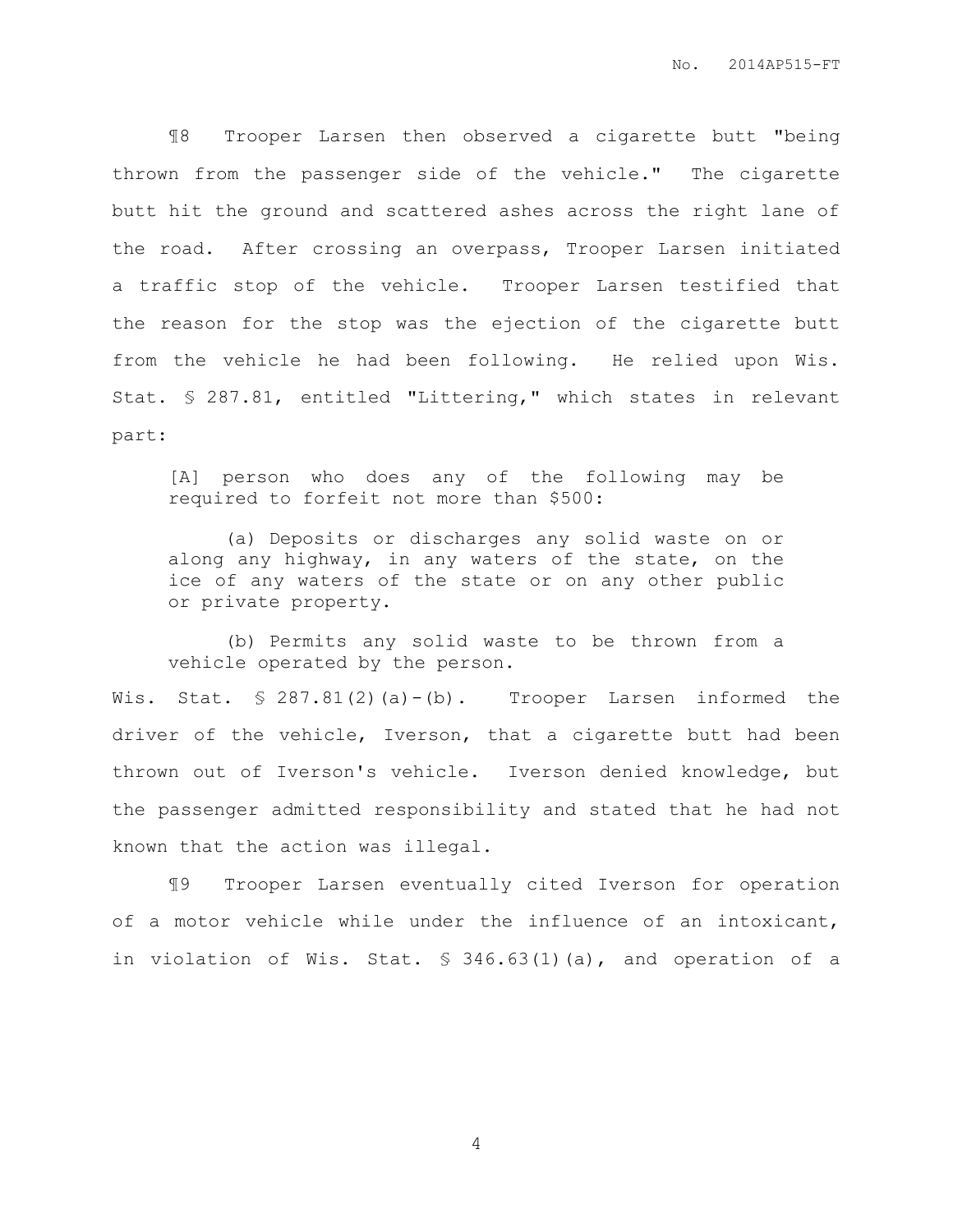motor vehicle with a prohibited alcohol concentration, first offense, in violation of  $\$$  346.63(1)(b).<sup>4</sup>

## II. PROCEDURAL BACKGROUND

¶10 On October 17, 2013, Iverson pleaded not guilty to the violations alleged in the traffic citations he had received. On December 27, 2013, Iverson filed a motion to suppress any and all evidence obtained following the stop of his vehicle and to dismiss the case. At the January 9, 2014 hearing on the motion, the La Crosse County circuit court granted Iverson's motion. The court stated:

[Trooper Larsen] wasn't stopping [Iverson] to cite him for the litter. He was stopping him to see if he was a drunk driver. . . . The litter is the excuse, and if that cigarette butt comes out of the driver's side, I'm with you, Trooper . . . but not out of the passenger side.

On January 14, 2014, the court entered an order granting the motion to suppress evidence and to dismiss the case. On February 26, 2014, the State filed a notice of appeal.

¶11 On October 9, 2014, the court of appeals affirmed the circuit court's order on different grounds. It found that "an articulable suspicion or probable cause of violation of a forfeiture that is not a violation of a traffic regulation is [not] sufficient justification for a warrantless seizure of a citizen." See State v. Iverson, No. 2014AP515-FT, unpublished slip op., ¶11 (Wis. Ct. App. Oct. 9, 2014).

 $\overline{a}$ 

<sup>&</sup>lt;sup>4</sup> The facts upon which Trooper Larsen based the citations are not at issue in this case.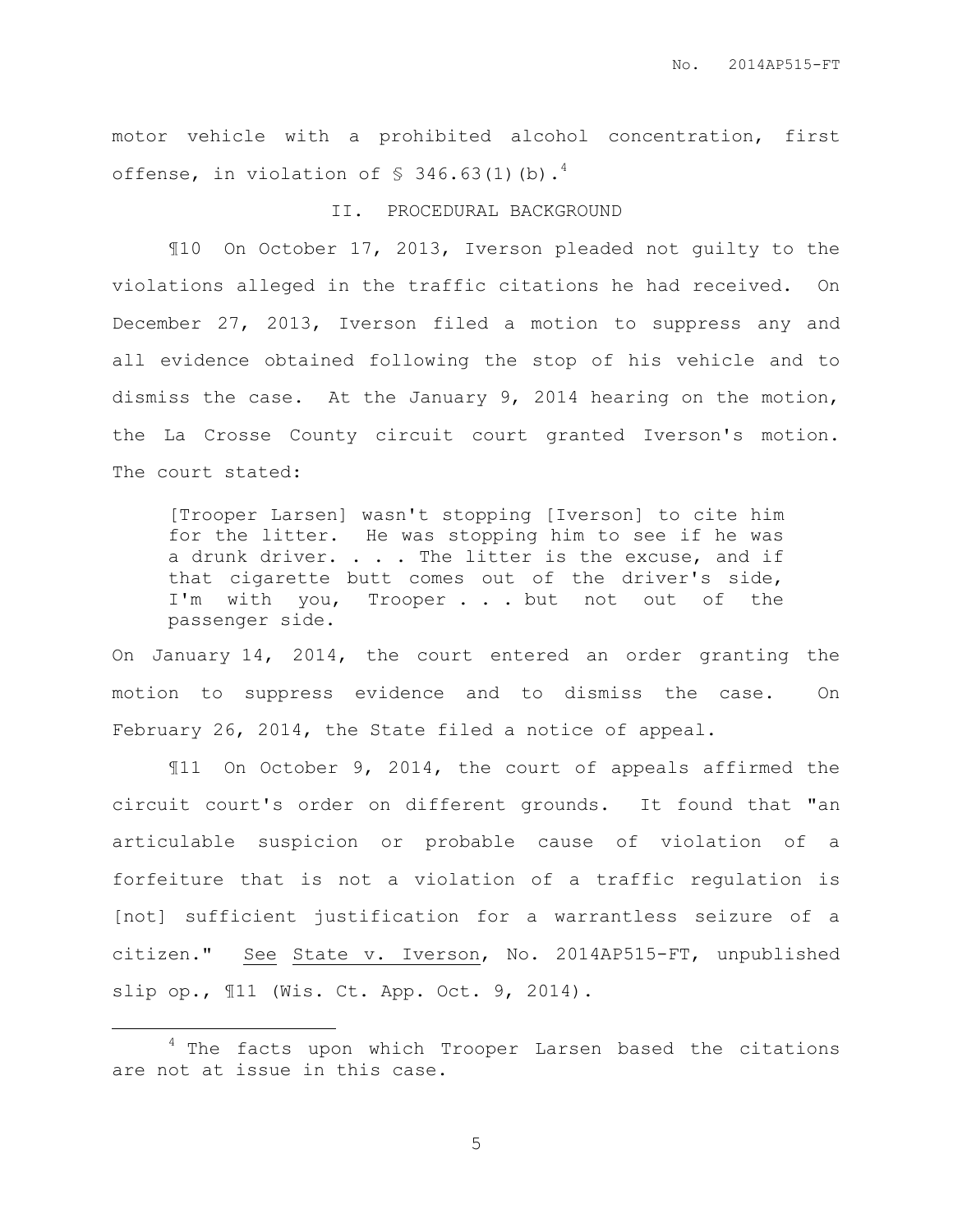¶12 In reaching its conclusion, the court of appeals first examined Wis. Stat. § 968.24, which it properly characterized as a "legislative codification" of Terry v. Ohio, 392 U.S. 1 (1968). Iverson, No. 2014AP515-FT, unpublished slip op., ¶6; see State v. Post, 2007 WI 60, ¶11, 301 Wis. 2d 1, 733 N.W.2d 634. The statute authorizes law enforcement officers to conduct temporary questioning without arrest "when the officer reasonably suspects that such a person is committing, is about to commit or has committed a crime." Wis. Stat. § 968.24.

¶13 The court of appeals further noted that Wis. Stat. § 345.22 permits warrantless arrests for violations of traffic regulations. Iverson, No. 2014AP515-FT, unpublished slip op., ¶10. The court of appeals reviewed our decision in State v. Popke, 2009 WI 37, 317 Wis. 2d 118, 765 N.W.2d 569, where we held that "[e]ven if no probable cause exist[s], a police officer may still conduct a traffic stop when, under the totality of the circumstances, he or she has grounds to reasonably suspect that a crime or traffic violation has been or will be committed." Id., ¶8 (quoting State v. Popke, 2009 WI 37, ¶23, 317 Wis. 2d 118, 765 N.W.2d 569) (emphasis added) (citation omitted).

¶14 Finally, the court of appeals quoted from one of its own decisions, State v. Krier, 165 Wis. 2d 673, 478 N.W.2d 63 (Ct. App. 1991), in which it had held that where an individual's conduct might constitute either a civil forfeiture or a crime, depending on the nature of the conduct and on whether the individual is a repeat offender, "[j]ust as there is no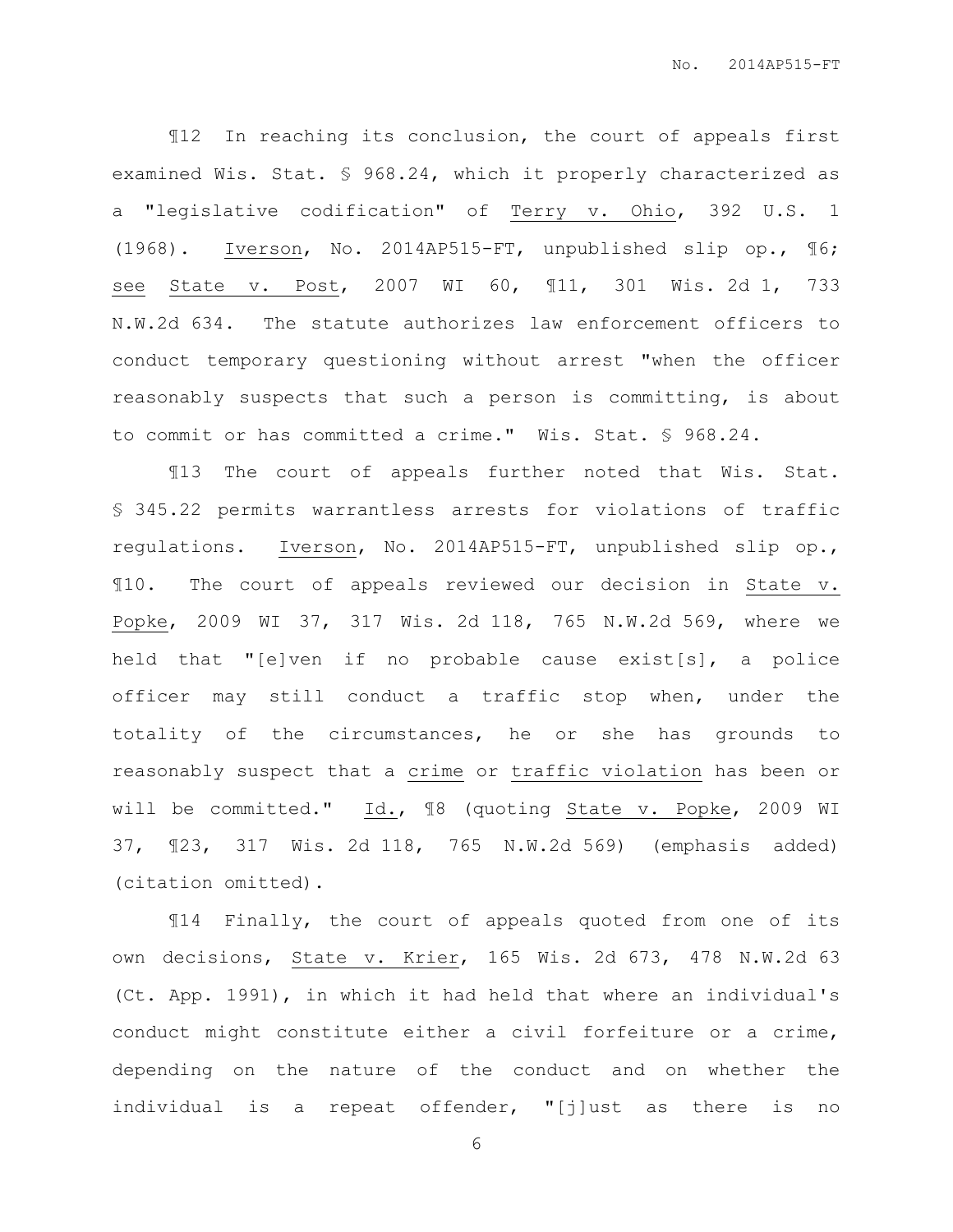prohibition for stopping [an individual] because the behavior may end up being innocent, there is also no prohibition for stopping because the behavior may end up constituting a mere forfeiture." Id., ¶12 (quoting State v. Krier, 165 Wis. 2d 673, 678, 478 N.W.2d 63 (Ct. App. 1991)).

¶15 The court of appeals reasoned that, because littering in violation of Wis. Stat. § 287.81 is not a crime or traffic violation,<sup>5</sup> neither Terry, nor Wis. Stat. § 968.24, nor Wis. Stat. § 345.22, nor Popke authorized Trooper Larsen's stop. Id., ¶¶8-10, 13. Additionally, the court of appeals read the language in Krier to imply that conduct potentially resulting only in a "mere forfeiture" does not warrant a traffic stop. The court therefore affirmed suppression of the evidence gathered by Trooper Larsen. Id., ¶¶12, 14.

¶16 On December 19, 2014, the State filed a petition for review in this court. On March 16, 2015, we granted the petition.

#### III. STANDARD OF REVIEW

¶17 "Our review of an order granting or denying a motion to suppress evidence presents a question of constitutional fact." State v. Robinson, 2010 WI 80, ¶22, 327 Wis. 2d 302, 786

 $\overline{a}$ 

 $5$  Compare Wis. Stat.  $\frac{1}{2}$  287.81(2), (2m) (violation of littering statute punishable by forfeiture), with Wis. Stat. § 939.12 ("Conduct punishable only by a forfeiture is not a crime"), and Wis. Stat.  $$345.20(1)(b)$  (defining "[t]raffic regulation" as "a provision of chs. 194 or 341 to 349 for which the penalty for violation is a forfeiture or an ordinance enacted in accordance with s. 349.06").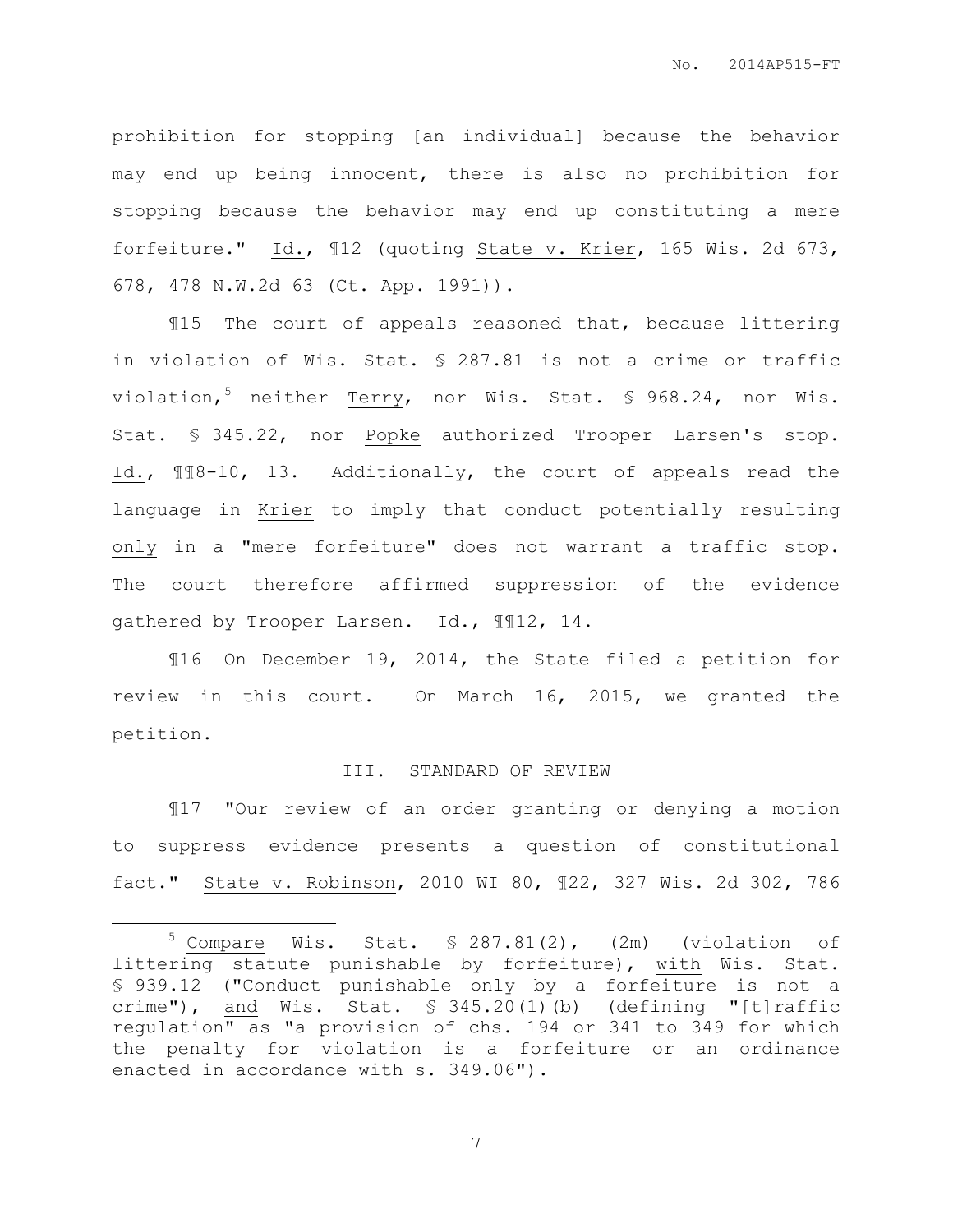N.W.2d 463 (citation omitted). Similarly, "[w]hether there is probable cause or reasonable suspicion to stop a vehicle is a question of constitutional fact." Popke, 317 Wis. 2d 118, ¶10 (citations omitted).

¶18 "When presented with a question of constitutional fact, this court engages in a two-step inquiry. First, we review the circuit court's findings of historical fact under a deferential standard, upholding them unless they are clearly erroneous. Second, we independently apply constitutional principles to those facts." Robinson, 327 Wis. 2d 302, ¶22 (citations omitted).

¶19 This case also requires us to interpret and apply Wis. Stat. § 287.81 and other relevant statutes. "Statutory interpretation and application present questions of law that we review de novo while benefiting from the analyses of the court of appeals and circuit court." 118th St. Kenosha, LLC v. DOT, 2014 WI 125, ¶19, 359 Wis. 2d 30, 856 N.W.2d 486 (citations and internal quotation marks omitted).

¶20 "[S]tatutory interpretation 'begins with the language of the statute. If the meaning of the statute is plain, we ordinarily stop the inquiry.' Statutory language is given its common, ordinary, and accepted meaning, except that technical or specially-defined words or phrases are given their technical or special definitional meaning." Milwaukee City Hous. Auth. v. Cobb, 2015 WI 27, ¶12, 361 Wis. 2d 359, 860 N.W.2d 267 (quoting State ex rel. Kalal v. Circuit Court for Dane Cnty., 2004 WI 58, ¶45, 271 Wis. 2d 633, 681 N.W.2d 110) (internal quotation marks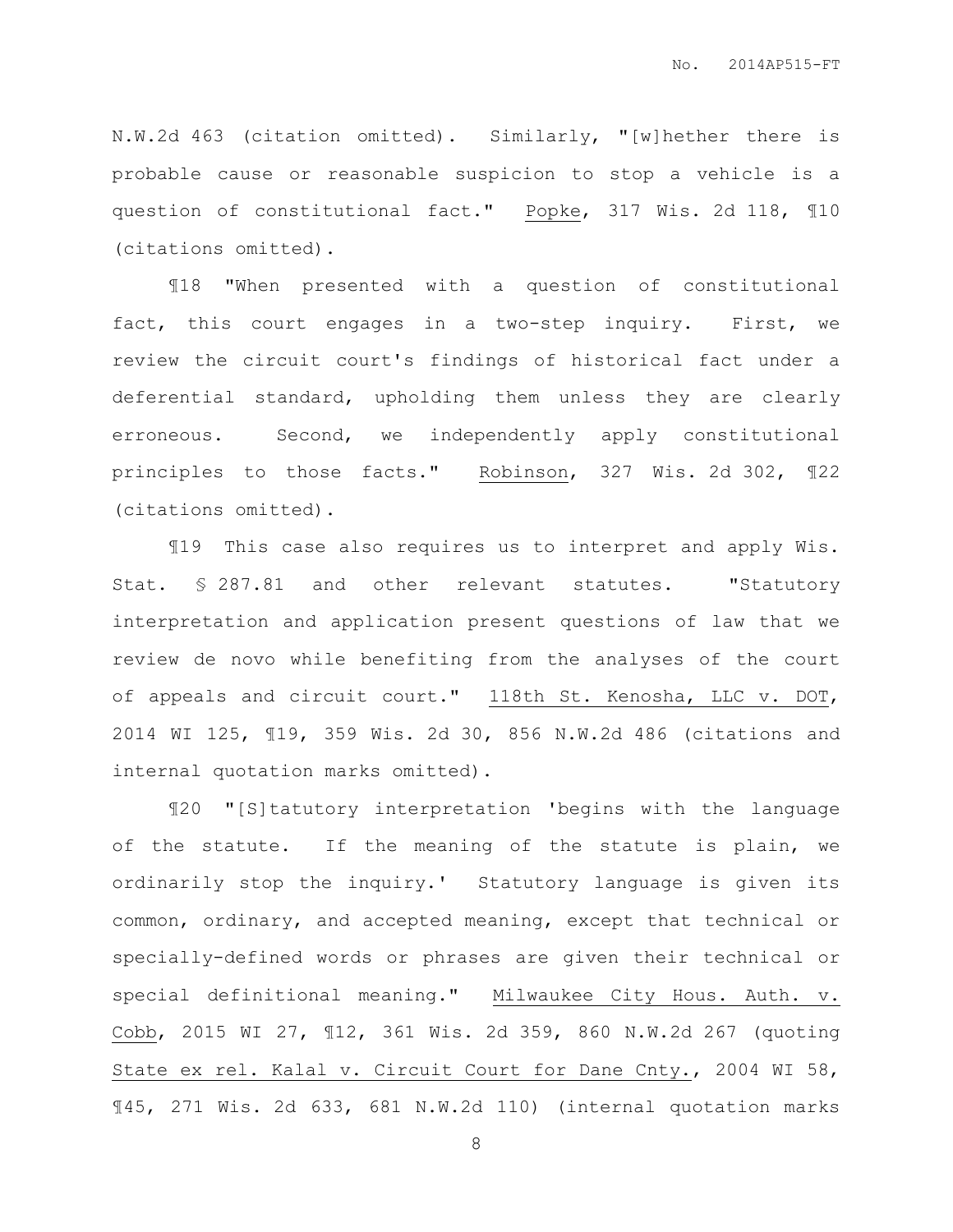omitted). "The context and structure of a statute are also important to the meaning of a statute." Noffke ex rel. Swenson v. Bakke, 2009 WI 10, ¶11, 315 Wis. 2d 350, 760 N.W.2d 156 (citing Kalal, 271 Wis. 2d 633, ¶46).

## IV. ANALYSIS

¶21 Iverson's citation for drunk driving gives rise to the issues before the court because he contends that the stop was in violation of his constitutional rights. Specifically, Iverson argues that the citations cannot stand because Trooper Larsen was without legal authority to stop Iverson's vehicle based solely upon violation of the littering statute, a non-traffic civil forfeiture law. In addition, Iverson argues that the conduct upon which Trooper Larsen based the stop did not violate the littering statute. In other words, we must address whether Trooper Larsen was endowed with the legal authority to stop Iverson's vehicle after observing a cigarette butt being thrown onto a highway from the vehicle. Consequently, the focus of this opinion centers upon whether this conduct constitutes "littering" so as to justify this traffic stop and whether this traffic stop can be based upon violation of this non-traffic civil forfeiture law.

¶22 As it relates to the constitutional issues now before this court, Iverson does not contend that he otherwise has a viable defense to the drunk driving charges. Similarly, he does not assert that we should undertake a traditional totality of the circumstances test so to evaluate whether his driving on that particular evening would otherwise justify a traffic stop.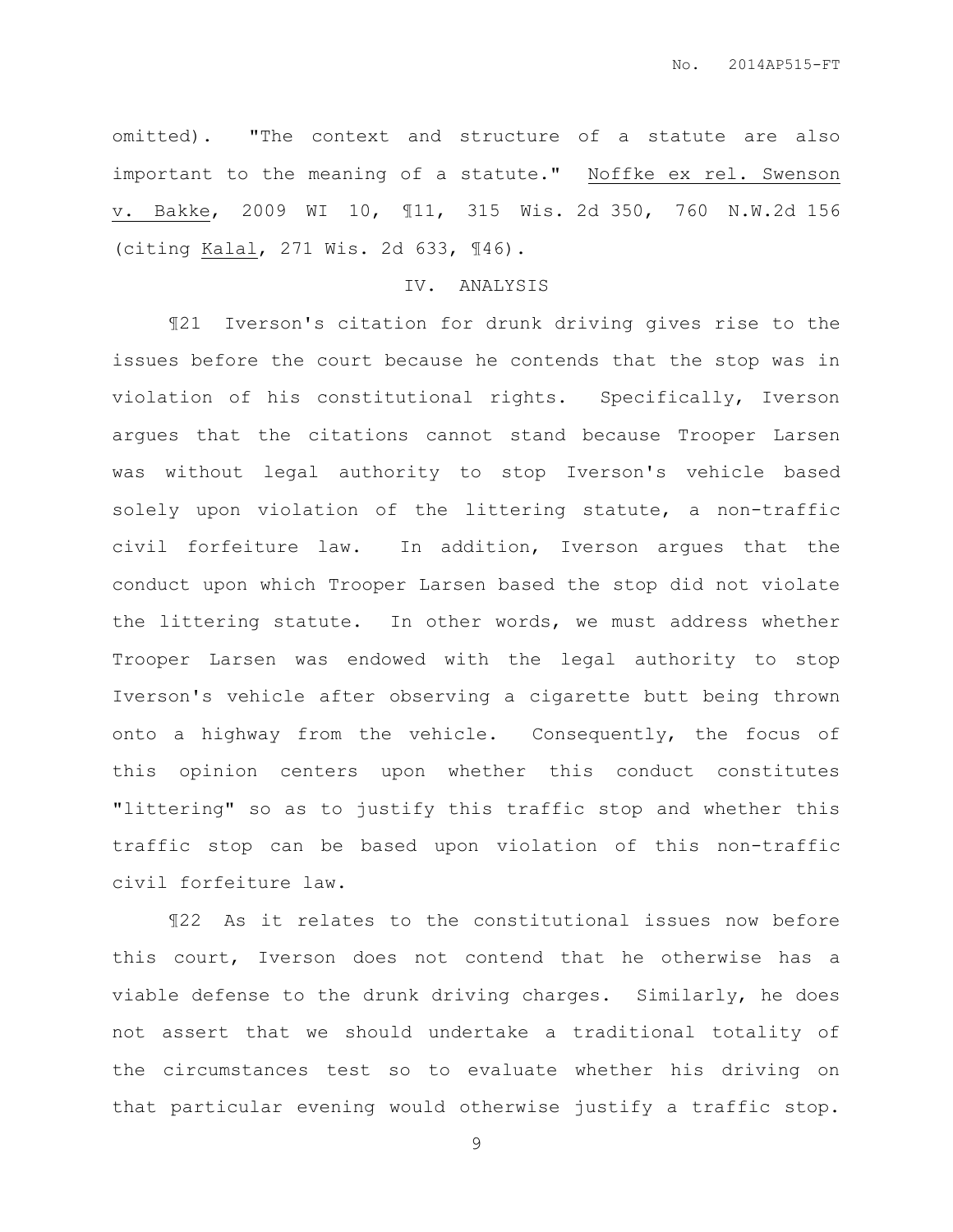Indeed, if we were to analyze the totality of the circumstances of the stop at issue, we might not reach the question before the court, and that analysis would only serve to restate longstanding legal principles. See, e.g., Post, 301 Wis. 2d 1, ¶¶12-13; State v. Malone, 2004 WI 108, ¶¶21-24, 274 Wis. 2d 540, 683 N.W.2d 1. Thus, we neither accept nor reject the officer's stated belief that he was without reasonable suspicion to conduct a traffic stop before the alleged littering occurred.

¶23 Our method of inquiry is shaped by a few important considerations. First, Trooper Larsen, an officer of the state traffic patrol, stopped Iverson's vehicle in order to enforce Wis. Stat. § 287.81. Second, Wis. Stat. § 110.07 delineates the powers and duties of officers of the state traffic patrol. And third, the automobile stop at issue must not be constitutionally unreasonable under the circumstances. See Popke, 317 Wis. 2d 118, ¶11 (citation omitted).

¶24 Therefore, in order to determine the lawfulness of Trooper Larsen's traffic stop, we analyze two statutory questions and two constitutional questions: (1) whether throwing a cigarette butt onto a highway constitutes a violation of Wis. Stat. § 287.81; (2) whether Trooper Larsen possesses authority under Wis. Stat. § 110.07 to conduct warrantless traffic stops as a means of enforcing § 287.81; (3) whether a state traffic patrol officer may conduct a warrantless traffic stop based on probable cause or reasonable suspicion that a violation of a non-traffic civil forfeiture law has occurred; and (4) whether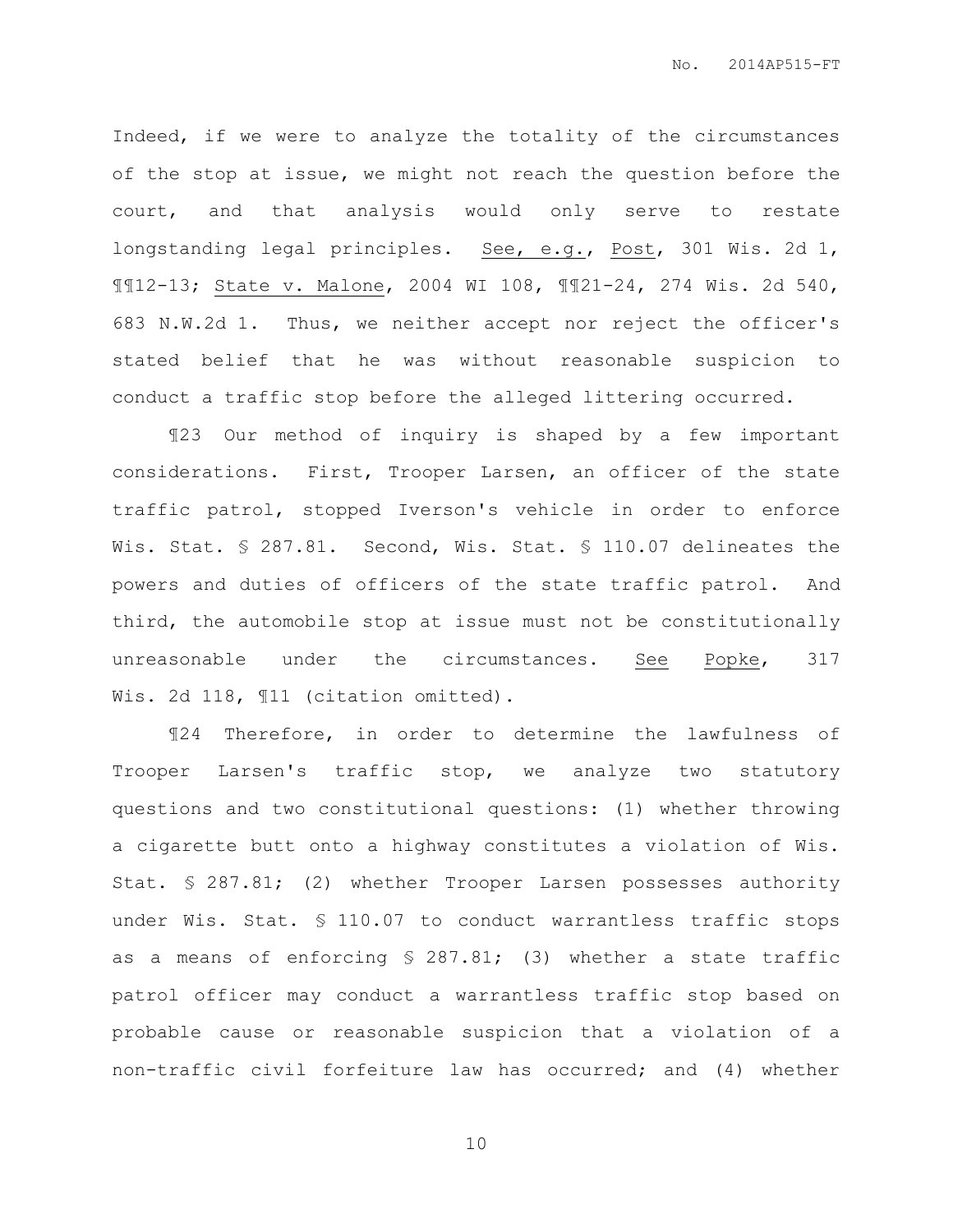Trooper Larsen possessed probable cause or reasonable suspicion that a violation of § 287.81 had occurred.

A. Statutory Authority to Conduct the Traffic Stop

1. Whether Throwing a Cigarette Butt onto a Highway Violates Wis. Stat. § 287.81

¶25 Iverson argues that throwing a cigarette butt onto a highway does not violate Wis. Stat. § 287.81. Although the statute prohibits the depositing or discharge of "solid waste" onto a highway, Iverson claims that a cigarette butt is not "solid waste" under the statute. We disagree.

¶26 Wisconsin Stat. § 287.81 states in relevant part: "[A] person who does any of the following may be required to forfeit not more than \$500: (a) Deposits or discharges any solid waste on or along any highway . . . . "<sup>6</sup> Wis. Stat. § 287.81(2)-(2)(a).

¶27 The definitional provision of the chapter within which Wis. Stat. § 287.81 falls defines "solid waste" as having "the meaning given in s. 289.01(33)." Wis. Stat. § 287.01(10). Wisconsin Stat. § 289.01(33) reads:

"Solid waste" means any garbage, refuse, sludge from a waste treatment plant, water supply treatment plant or air pollution control facility and other discarded or salvageable materials, including solid, liquid, semisolid, or contained gaseous materials

 $\overline{a}$ 

 $6$  "Highway" is defined in the statute as having "the meaning given in s. 340.01(22)." Wis. Stat. § 287.81(1)(am). Wisconsin Stat. § 340.01(22) in turn states in relevant part: "'Highway' means all public ways and thoroughfares and bridges on the same. It includes the entire width between the boundary lines of every way open to the use of the public as a matter of right for the purposes of vehicular travel." Wis. Stat. § 340.01(22).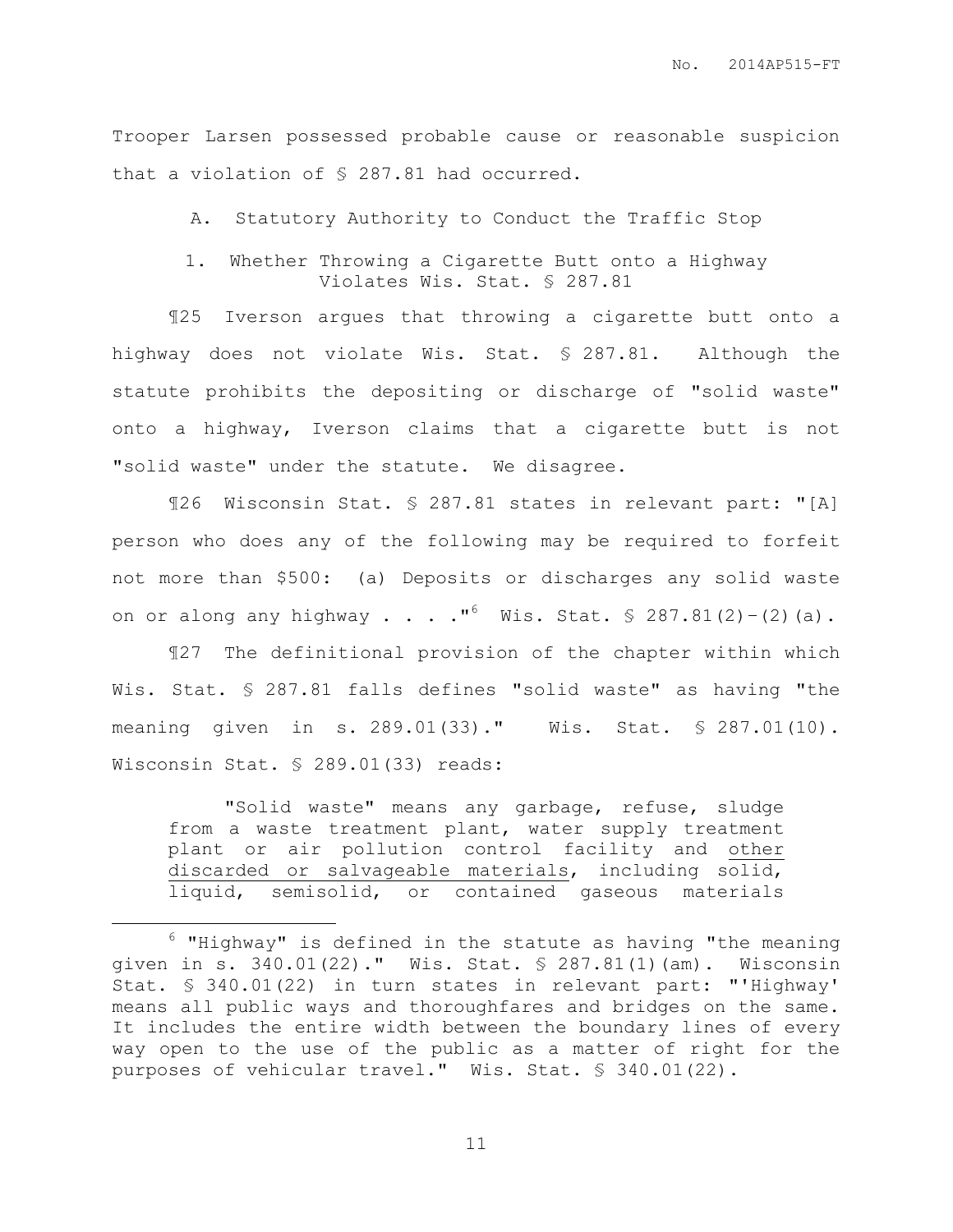resulting from industrial, commercial, mining and agricultural operations, and from community activities, but does not include solids or dissolved material in domestic sewage, or solid or dissolved materials in irrigation return flows or industrial discharges which are point sources subject to permits under ch. 283, or source material, as defined in s. 254.31(10), special nuclear material, as defined in s. 254.31(11), or by-product material, as defined in s. 254.31(1).

Wis. Stat. § 289.01(33) (emphasis added). "Garbage" and "refuse" each also possess unique definitions. Garbage "means discarded materials resulting from the handling, processing, storage and consumption of food." § 289.01(9). Refuse "means all matters produced from industrial or community life, subject to decomposition, not defined as sewage." § 289.01(28).

¶28 One could easily spend all day exploring Wis. Stat. § 289.01(33)'s various nooks and crannies, but we need not stop to ponder whether cigarette butts are "subject to decomposition," § 289.01(28), or "result[] . . . from community activities," Wis. Stat. § 289.01(33), because cigarette butts manifestly constitute "other discarded . . . materials."

¶29 "Judicial deference to the policy choices enacted into law by the legislature requires that statutory interpretation focus primarily on the language of the statute. We assume that the legislature's intent is expressed in the statutory language." Kalal, 271 Wis. 2d 633, ¶44. And "[i]f the meaning of the statute is plain, we ordinarily stop the inquiry. Statutory language is given its common, ordinary, and accepted meaning, except that technical or specially-defined words or phrases are given their technical or special definitional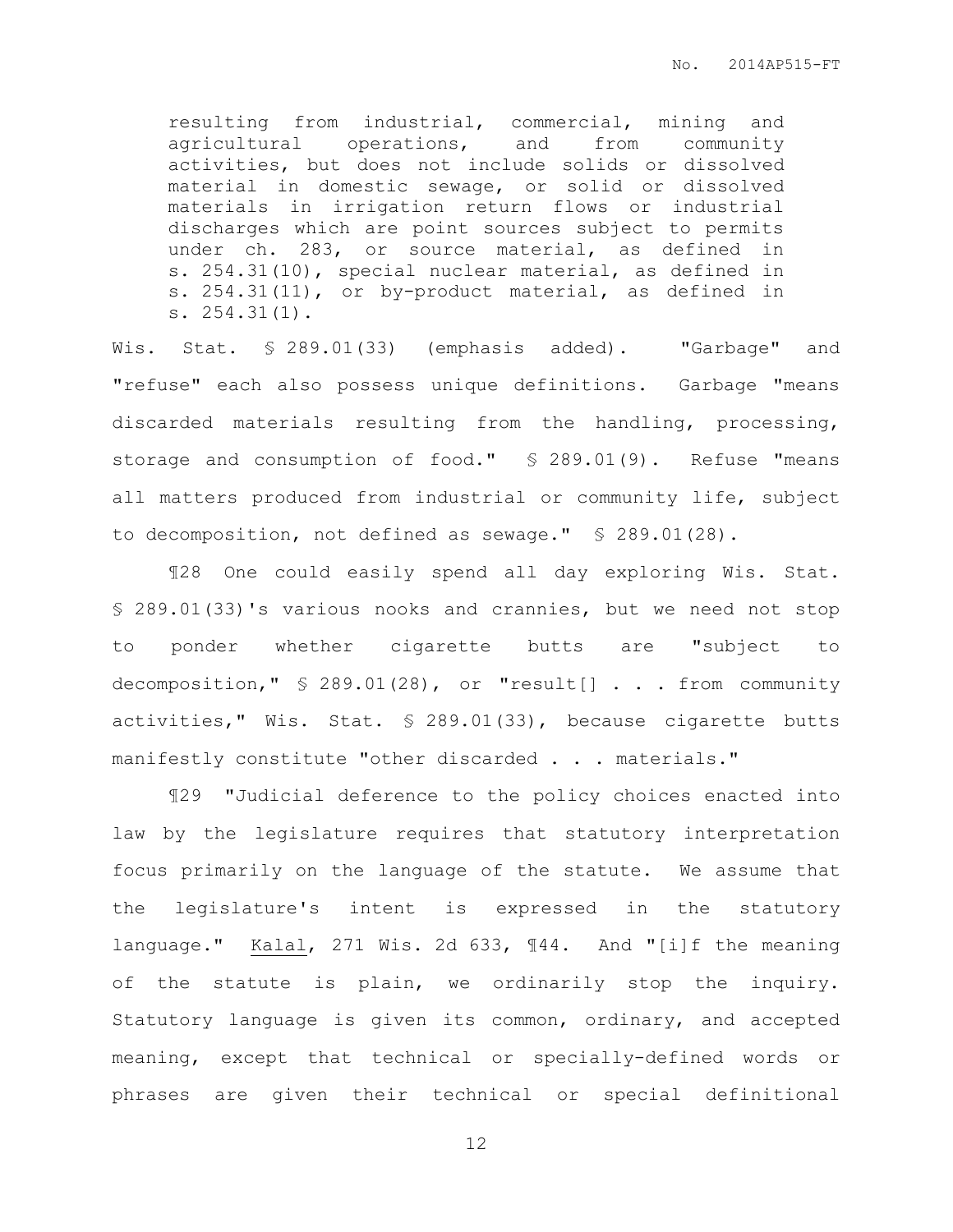meaning." Id., ¶45 (citations and internal quotation marks omitted).

¶30 To "discard" means "to drop, dismiss, let go, or get rid of as no longer useful, valuable, or pleasurable." Webster's Third New International Dictionary 644 (1961).<sup>7</sup> Cigarette butts are perhaps a paradigmatic example of "discarded" materials under this definition, as they are the abandoned remains of cigarettes, items that were once (at least to their users) useful, valuable, and pleasurable.

¶31 "Material," the singular of "materials," id. at 1392, is a broad and indefinite word. One sense of the word, and the sense that we find most plausible here, is "the whole or a notable part of the elements or constituents or substance of something physical . . . . " Id. Viewed in isolation, this definition clearly supports inclusion of cigarette butts within the phrase "discarded . . . materials." Nevertheless, a nebulous term like "materials" draws meaning from its context, so we further analyze the passage to confirm the word's import.

¶32 Iverson points to the list introduced by the phrase "other discarded . . . materials, including" and asserts that cigarette butts do not fall within any of the ensuing enumerated items. But even if a cigarette butt did not constitute "solid . . . materials resulting from industrial, commercial,

 $\overline{a}$ 

 $7$  This is the second sense of the word provided in the entry in Webster's. The first sense pertains to playing cards. See Webster's Third New International Dictionary 644 (1961).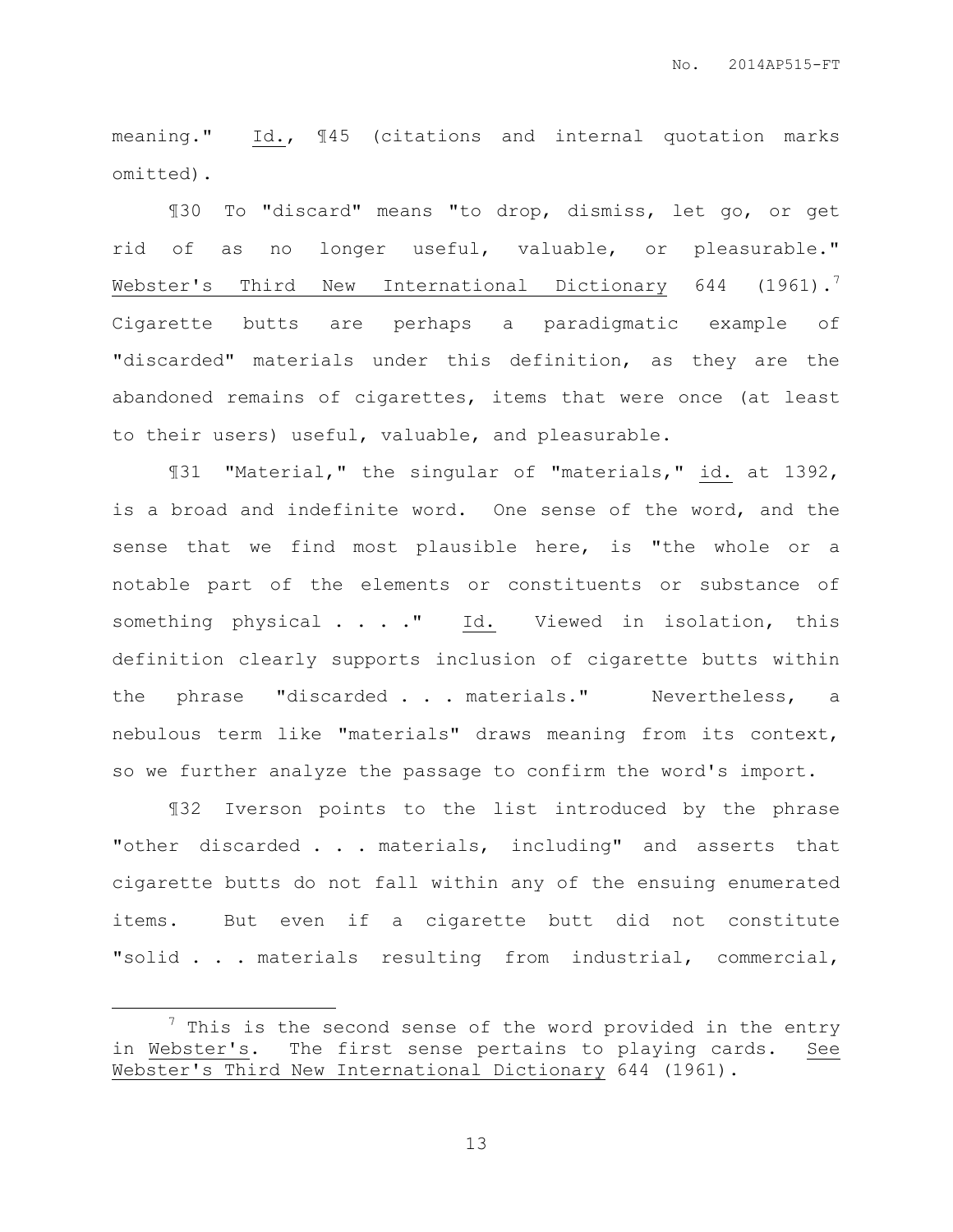mining and agricultural operations, and from community activities"——a proposition we find doubtful given consideration of the manufacture, sale, and use of cigarettes--the "including" clause does not exhaust the possible applications of "other discarded . . . materials." See, e.g., Liebovich v. Minnesota Ins. Co., 2008 WI 75, ¶26, 310 Wis. 2d 751, 751 N.W.2d 764 ("The presence of a comma and the word 'including' in [the phrase] indicates that the word 'including' is not meant to reference an exhaustive list."); Federal Land Bank of St. Paul v. Bismarck Lumber Co., 314 U.S. 95, 100 (1941) ("[T]he term 'including' is not one of all-embracing definition, but connotes simply an illustrative application of the general principle.").

¶33 The longstanding canon of construction "ejusdem generis" supports our analysis. This canon "instructs that when general words follow specific words in the statutory text, the general words should be construed in light of the specific words listed." State v. Quintana, 2008 WI 33, ¶27, 308 Wis. 2d 615, 748 N.W.2d 447 (citation omitted). The specific words "garbage," "refuse," and "sludge from a waste treatment plant, water supply treatment plant or air pollution control facility" do not so limit the more general phrase "other discarded . . . materials" that cigarette butts are of necessity excluded. In fact, these specific terms clarify that the definition encompasses more conventional items like cigarette butts.

¶34 The definition of garbage, for example ("discarded materials resulting from the handling, processing, storage and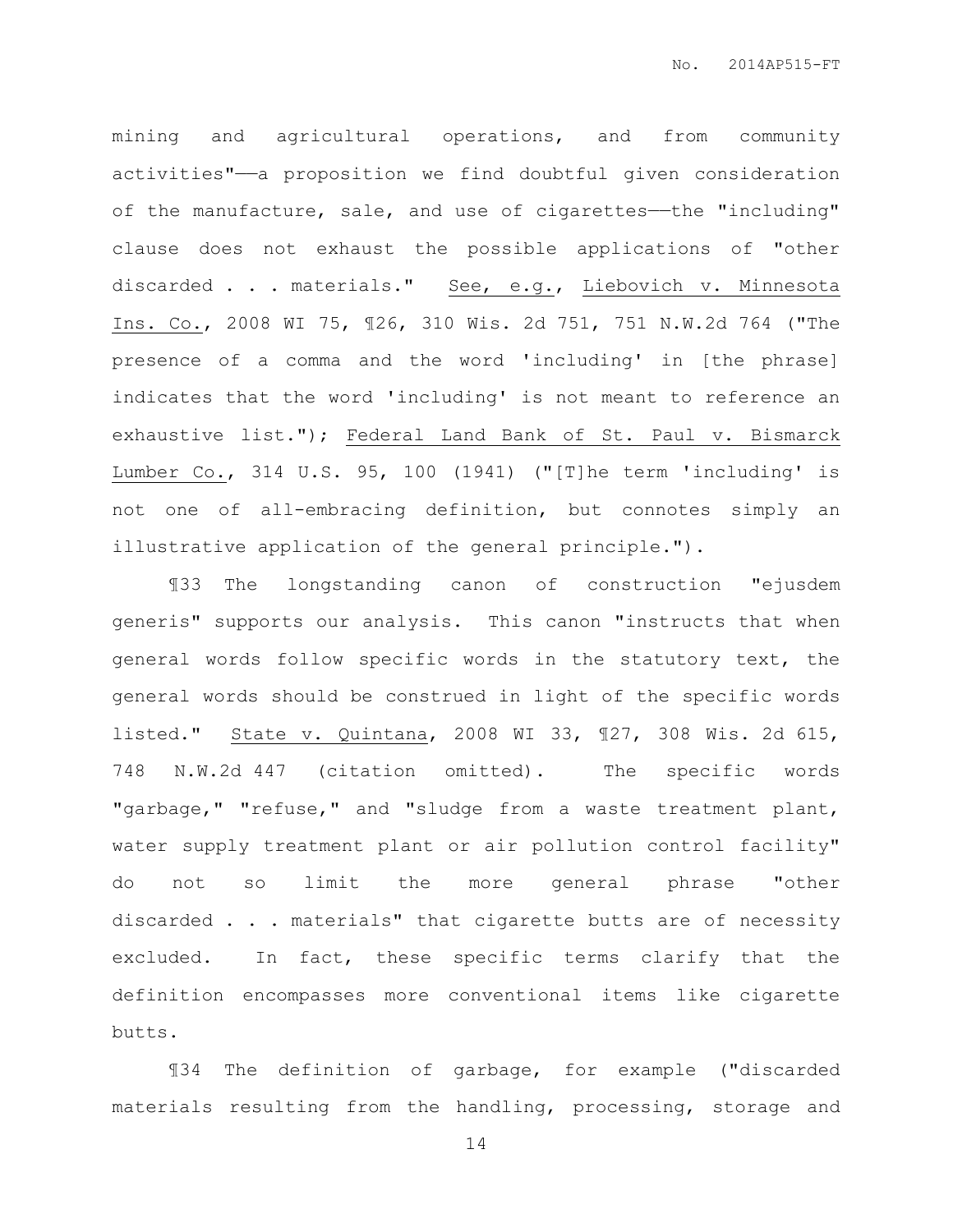consumption of food," Wis. Stat. § 289.01(9)), suggests inclusion of objects such as fast food wrappers and paper napkins. The definition of refuse ("all matters produced from industrial or community life, subject to decomposition, not defined as sewage," § 289.01(28)) apparently contemplates objects of both a specialized nature ("industrial" refuse) and of a more ordinary nature ("community life" refuse); into this latter category might fall objects such as newspapers and food waste, items likely found in vehicles throughout the state. The final term, "sludge," indicates materials of a specialized nature. The statute's specific enumerations thus run the gamut from ordinary to specialized waste; they do not provide reason to omit cigarette butts from the broad category of "discarded materials."<sup>8</sup>

¶35 The most natural reading of "other . . . discarded materials" affords the definition of "solid waste" a broad sweep, but it is not within our province to artificially limit the obvious reach of a statute without adequate reason. "It is

 $\overline{a}$ 

<sup>8</sup> Wisconsin Stat. § 287.05 establishes "policies of the state concerning the reduction of the amount of solid waste generated, the reuse, recycling and composting of solid waste and resource recovery from solid waste." The first policy listed states "[t]hat maximum solid waste reduction, reuse, recycling, composting and resource recovery is in the best interest of the state in order to protect public health, to protect the quality of the natural environment and to conserve resources and energy." Wis. Stat. § 287.05(1) (emphasis added). Though the provision is not helpful in determining the meaning of "solid waste," we note that inclusion of cigarette butts within that definition serves these purposes.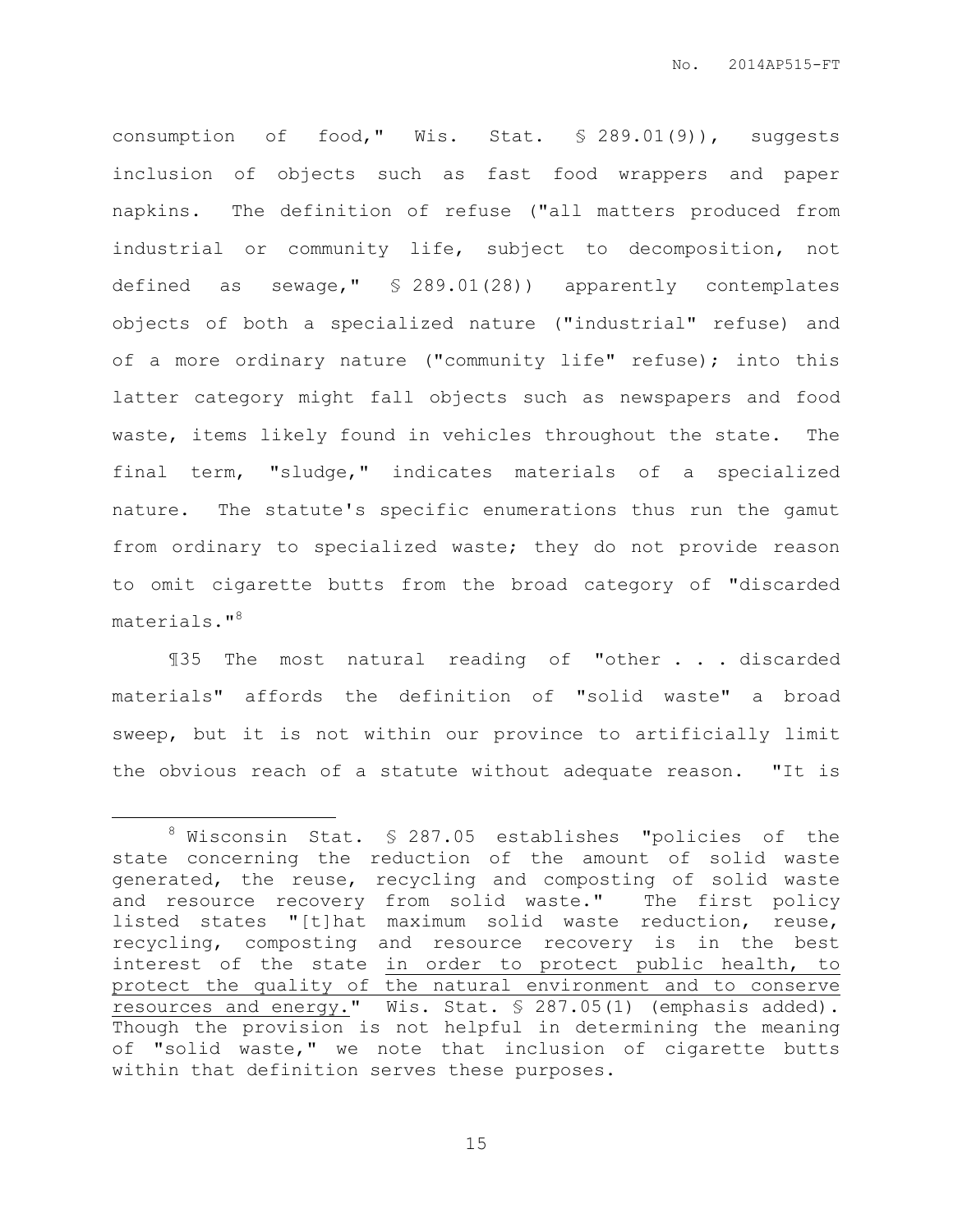the court's role, in the context of statutory interpretation, to give effect to legislation unless we find that the legislature could not have intended the absurd or unreasonable results a statute appears to require." Johnson v. Masters, 2013 WI 43, ¶20 n.12, 347 Wis. 2d 238, 830 N.W.2d 647. It is hardly absurd for a statute entitled "Littering" to prohibit disposal of cigarette butts onto the state's roads. $9$  Therefore, we will simply give effect to the statute's natural meaning.

¶36 At the circuit court, Iverson's attorney submitted an affidavit that stated in part:

I have never in my legal experience had a call from or represented someone who was cited for littering or any other offense due to the throwing of a cigarette butt. In fact, I have witnessed hundreds of cigarette butts on the grounds outside our office, along the streets near our office and outside of taverns and other businesses located in downtown La Crosse and have never heard of anyone being cited for such disposal of cigarette butts.

If the image of masses of cigarette butts strewn throughout the streets of a Wisconsin city is meant to suggest that the

 $\overline{a}$ 

 $9$  In fact, cigarette butt litter is a widely recognized problem. See, e.g., Leslie Kaufman, Cigarette Butts: Tiny Trash That Piles Up, N.Y. Times (May 28, 2009), http://www.nytimes.com/2009/05/29/us/29cigarettes.html? r=0; Brian Clark Howard, Watch: Cigarette Butts, World's #1 Litter, Recycled as Park Benches, Nat'l Geographic (May 5, 2015), http://news.nationalgeographic.com/2015/05/150504-cigarettebutt-litter-recycling-environment/. Cigarette butt litter pollutes waterways, costs millions of dollars in clean-up costs, and spoils the appearance of otherwise attractive surroundings. See Kaufman, supra. "Cigarette butts are, by some counts, the world's number one litter problem." Howard, supra.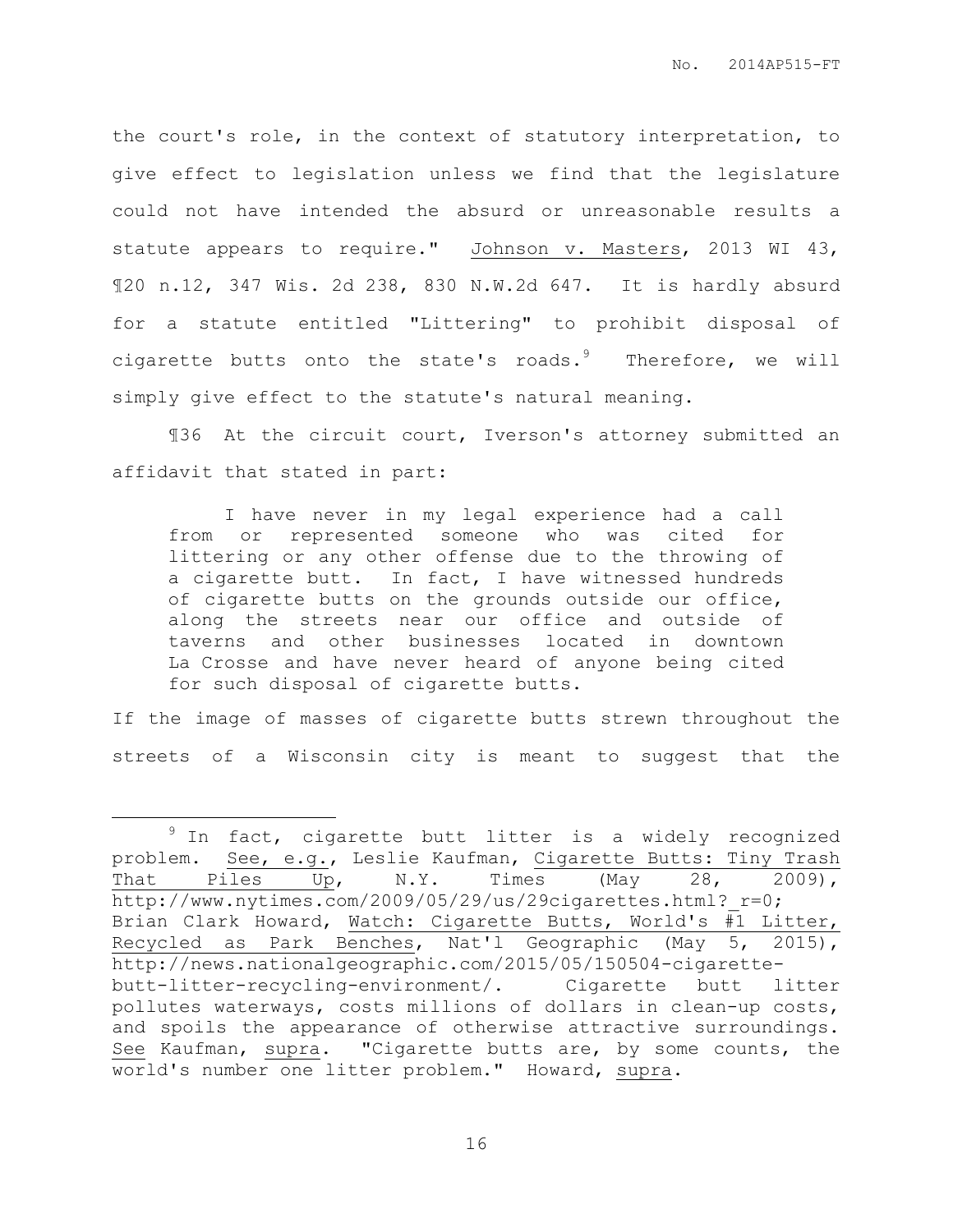disposal of cigarette butts along highways is somehow a de minimis offense under Wis. Stat. § 287.81, it fails to persuade. The cumulative effect of improper waste disposal is a demonstrable example of why littering is problematic. The statement from the affidavit merely highlights the ills that the statute seeks to rectify by its plain terms.

¶37 In any event, the structure of the statute demonstrates that the legislature could easily have created a quantitative threshold for the littering offense but did not. Wisconsin Stat. § 287.81(2m) imposes a larger forfeiture of \$1,000 on "a person who deposits any large item on or along any highway . . . ." Wis. Stat. § 287.81(2m). "Large item" is defined in the statute as "an appliance, an item of furniture, a tire, a vehicle, a boat, an aircraft, building materials, or demolition waste." § 287.81(1)(as). The legislature thus considered quantity terms but did not set an amount necessary to trigger the statute, something the legislature has proven itself capable of doing in other contexts. See, e.g., Wis. Stat. §§ 348.15-348.16 (setting pound-specific vehicle weight limitations).

¶38 We conclude that discarding a cigarette butt onto a highway violates Wis. Stat. § 287.81.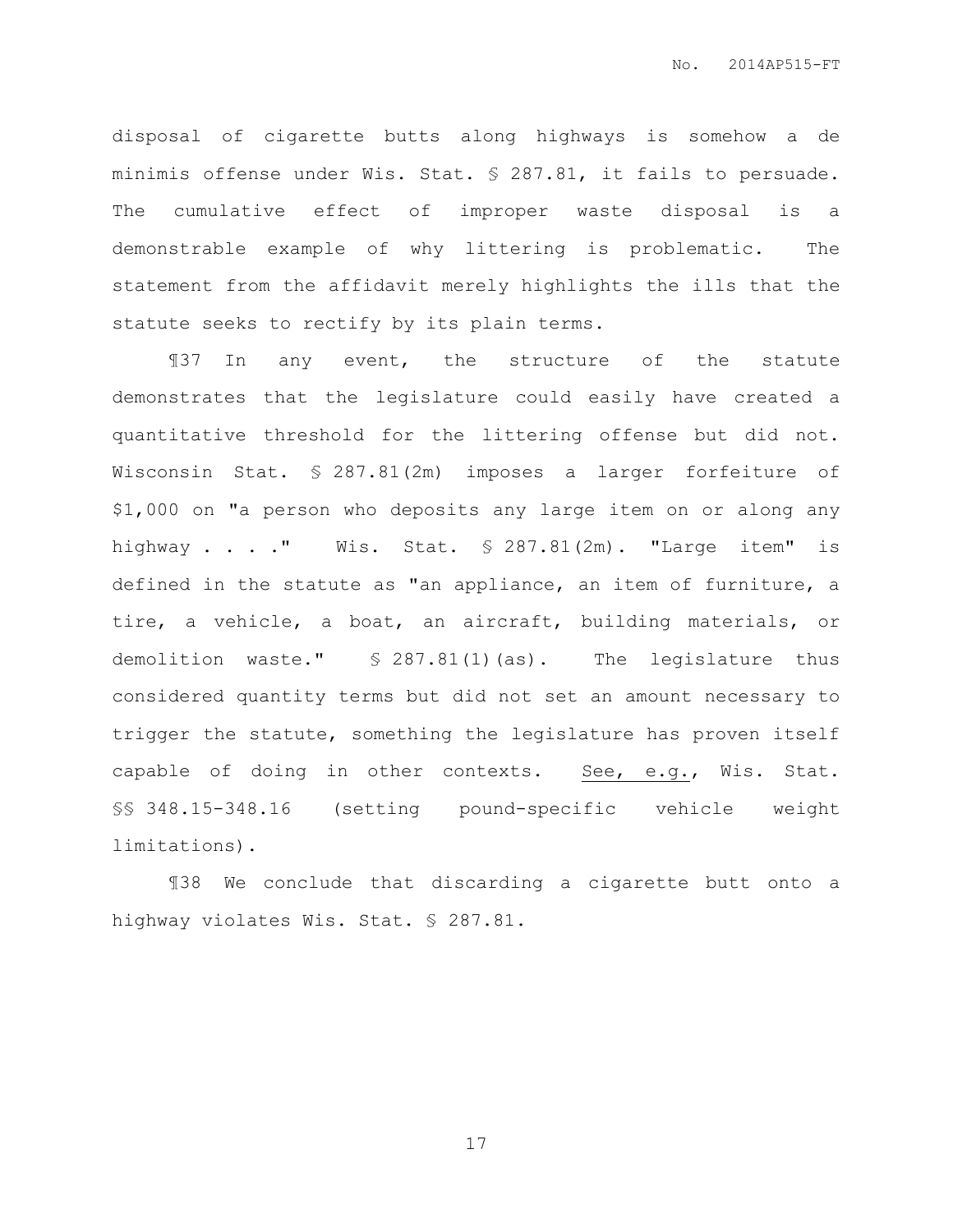2. Whether Trooper Larsen is Statutorily Authorized to Conduct Traffic Stops to Enforce Wis. Stat. § 287.81

¶39 Iverson asserts that Trooper Larsen is without legal authority to effectuate this stop. However, the plain meaning of Wis. Stat. § 110.07, "Traffic officers; powers and duties," instructs otherwise. The statute states in relevant part:

Members of the state traffic patrol shall:

1. Enforce and assist in the administration of . . . [Wis. Stat. §] 287.81 . . . .

. . . .

3. Have authority to enter any place where vehicles subject to this chapter, ss. 167.31(2)(b) to (d) and 287.81 and chs. 194, 218 and 341 to 350 are stored or parked at any time to examine such vehicles, or to stop such vehicles while en route at any time upon the public highways to examine the same and make arrests for all violations thereof.

Wis. Stat. § 110.07(1)(a)1., (a)3. (emphases added).

¶40 The statute further grants officers of the state traffic patrol "the arrest powers of a law enforcement officer under [Wis. Stat. §] 968.07, regardless of whether the violation is punishable by forfeiture or criminal penalty." Wis. Stat.  $$110.07(2m).$ 

¶41 The authority of state troopers is also addressed in Wis. Stat. ch. 23, entitled "Conservation." Specifically, Wis.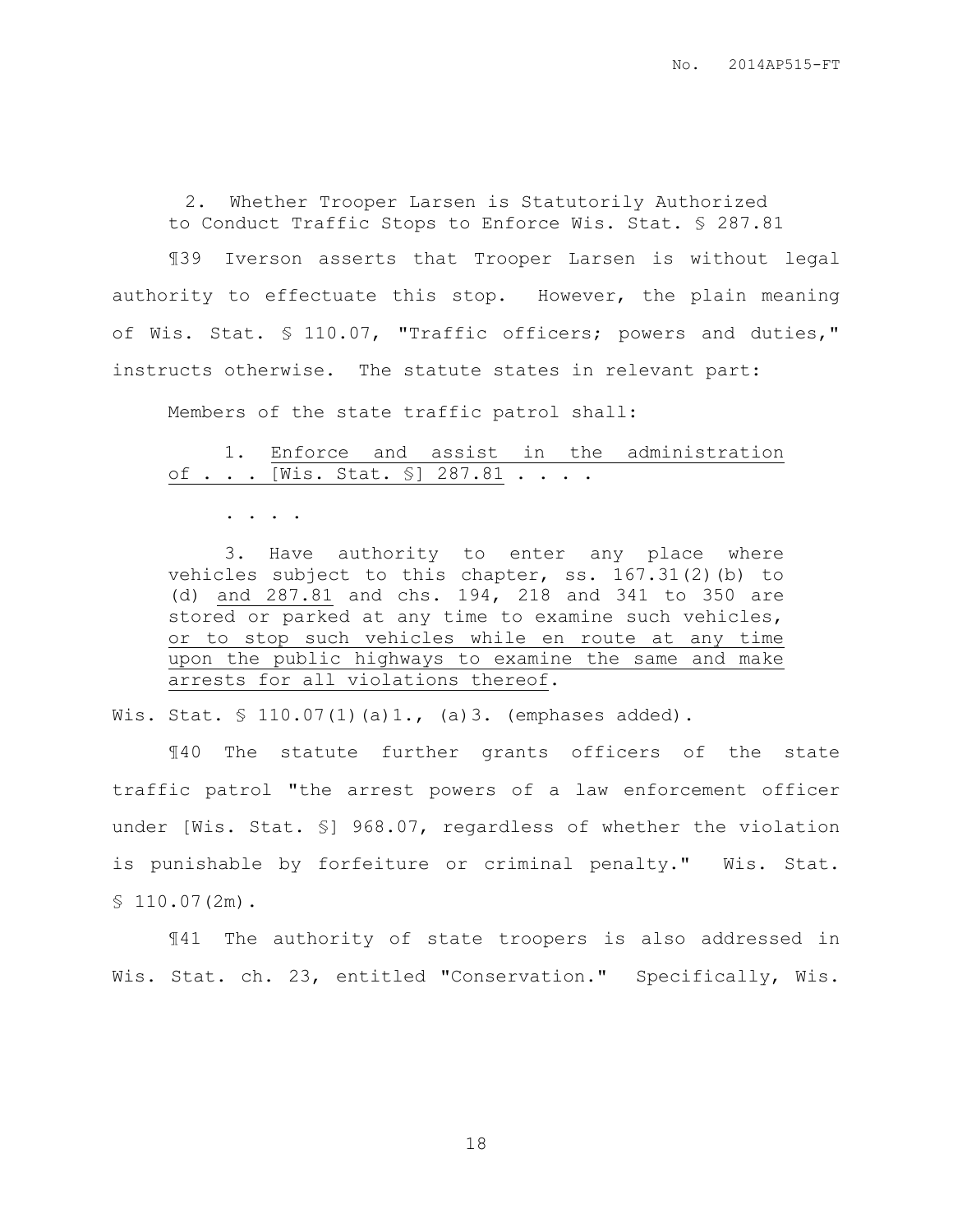Stat. § 23.58 authorizes "an enforcing officer"<sup>10</sup> to "stop a person in a public place for a reasonable period of time when the officer reasonably suspects that such person is committing, is about to commit or has committed a violation of those statutes enumerated in s. 23.50(1)" and to "demand the name and address of the person and an explanation of the person's conduct." Wis. Stat.  $\frac{1}{2}$  23.58.<sup>11</sup> Wisconsin Stat. § 287.81 is one of the statutes enumerated in Wis. Stat. § 23.50(1). Wis. Stat.  $$23.50(1)$ .

¶42 Finally, Wis. Stat. §§ 23.56 and 23.57 provide certain authority to conduct arrests, both with and without warrants, for violations of the statutes listed in Wis. Stat.  $\frac{23.50(1).^{12}}{2}$ 

 $\overline{a}$ 

 $11$  "Such a stop may be made only where the enforcing officer has proper authority to make an arrest for such violation," and "[s]uch detention and temporary questioning shall be conducted in the vicinity where the person was stopped." Wis. Stat. § 23.58. Additionally, the enforcing officer must identify himself or herself as such. Id.

 $12$  This authority is limited by various conditions. Warrantless arrests in particular are authorized only where:

(a) The person refuses to accept a citation or to make a deposit under s. 23.66; or

(b) The person refuses to identify himself or herself satisfactorily or the officer has reasonable grounds to believe that the person is supplying false identification; or

(c) Arrest is necessary to prevent imminent bodily harm to the enforcing officer or to another.

(continued)

 $10$  "'Enforcing officer' . . . means a person who has authority to act pursuant to a specific statute." Wis. Stat.  $$23.51(3).$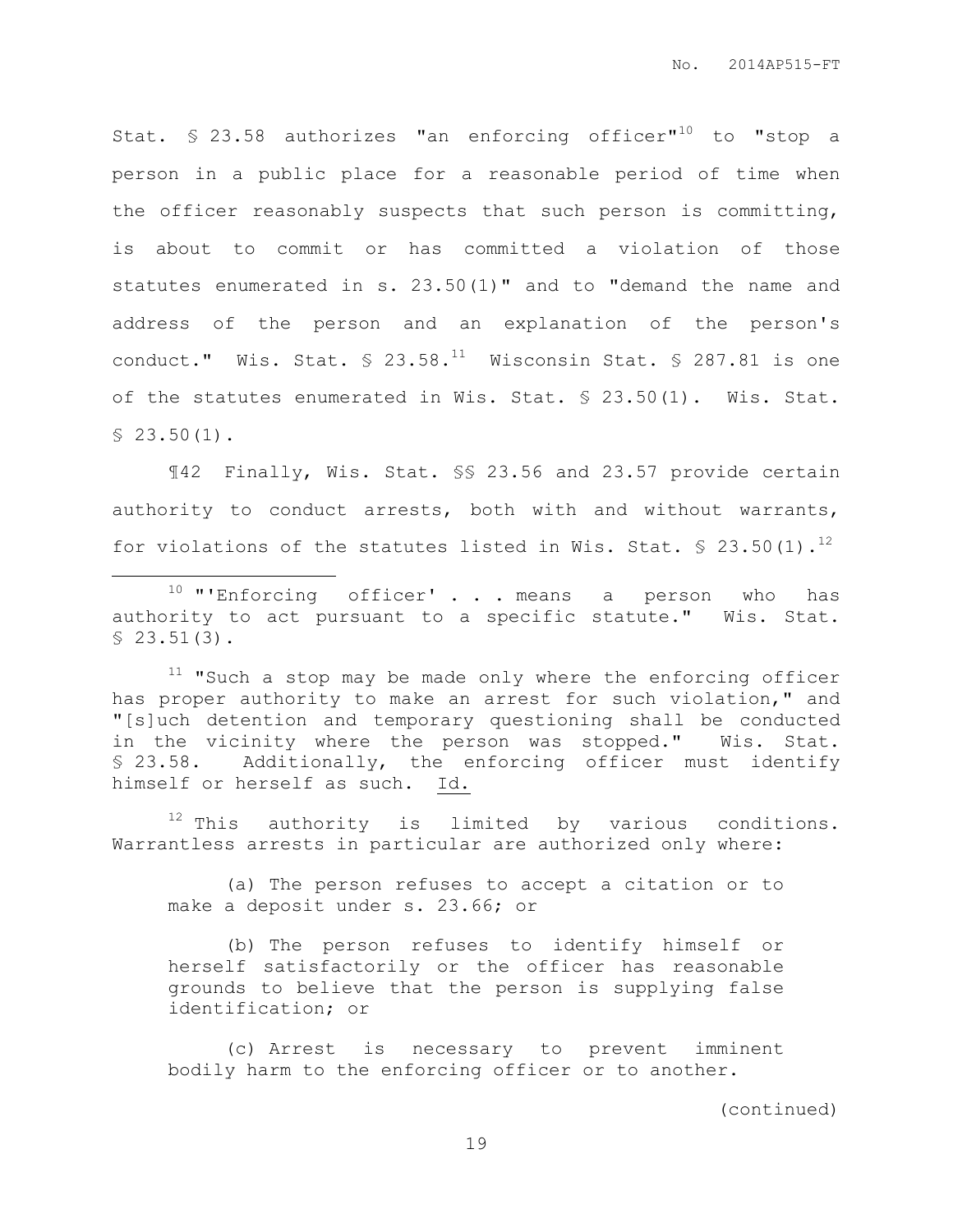¶43 In sum, the Wisconsin Legislature has explicitly authorized state troopers to conduct traffic stops in order to investigate violations of Wis. Stat. § 287.81 and to arrest violators of the statute under specified conditions. Trooper Larsen therefore possessed statutory authority to stop Iverson's vehicle upon witnessing the disposal of a cigarette butt onto the highway. Whether the stop was constitutionally reasonable, however, is the question to which we now turn.

B. Constitutional Authority to Conduct the Traffic Stop

# 1. Whether a State Traffic Patrol Officer May Conduct a Warrantless Traffic Stop Based on Probable Cause or Reasonable Suspicion that a Violation of a Non-Traffic Civil Forfeiture Law Has Occurred

¶44 A state traffic patrol officer's traffic stop of a vehicle is a "seizure" of "persons" under the Fourth Amendment.<sup>13</sup> See Popke, 317 Wis. 2d 118, ¶11 (citations omitted). "An automobile stop must not be unreasonable under the circumstances. A traffic stop is generally reasonable if the officers have probable cause to believe that a traffic violation has occurred, or have grounds to reasonably suspect a violation has been or will be committed." Id. (citations and internal quotation marks omitted). The issue before us is whether it is

# Wis. Stat.  $$ 23.57(1)(a) - (c)$ .

 $\overline{a}$ 

 $13$  "[W]e have traditionally understood the Wisconsin Constitution's provision on search and seizure to be coextensive with the Fourth Amendment." State v. Houghton, 2015 WI 79, ¶49, 364 Wis. 2d 234, 868 N.W.2d 143 (citation omitted).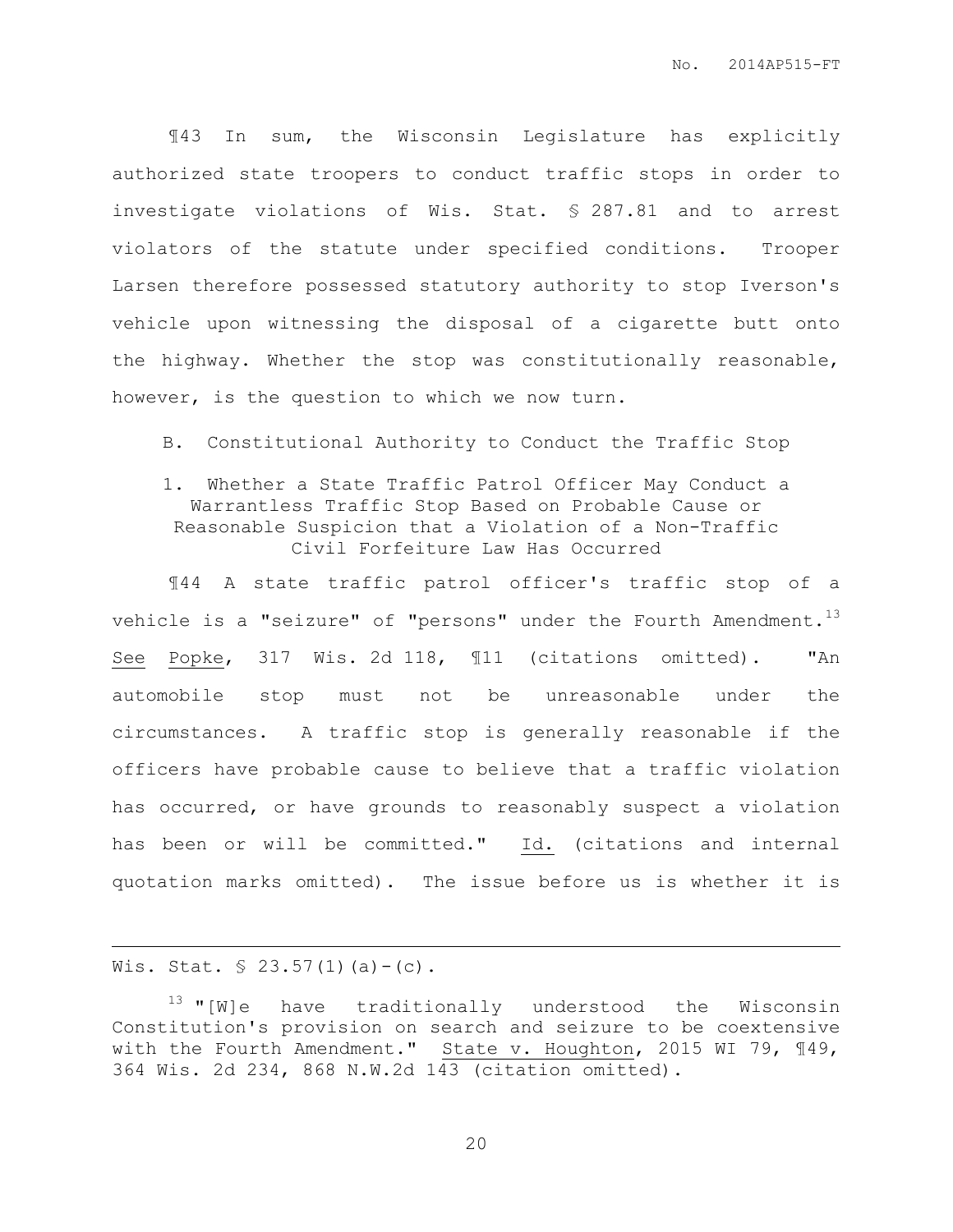reasonable to effectuate a stop for a non-traffic civil forfeiture offense.

¶45 The court of appeals below concluded that a traffic stop may not be premised solely on a non-traffic civil forfeiture offense. In other words, even if an officer observes a violation of the littering statute, the officer is without legal authority to stop the vehicle. Examining our statement in Popke that "a police officer may  $\ldots$  conduct a traffic stop when, under the totality of the circumstances, he or she has grounds to reasonably suspect that a crime or traffic violation has been or will be committed," Popke, 317 Wis. 2d 118, ¶23 (emphases added) (citation omitted), the court of appeals seemingly concluded that in order to so effectuate a stop, the officer must be granted specific authority under Wis. Stat. § 968.24 ("Temporary questioning without arrest" to investigate suspected criminal activity) or Wis. Stat. § 345.22 ("Authority to arrest without a warrant" for violations of traffic regulations).

¶46 The opinion of the court of appeals does not consider, however, whether Wis. Stat. § 110.07 ("Traffic officers; powers and duties") or Wis. Stat. § 23.58 ("Temporary questioning without arrest" to investigate suspected violations of certain enumerated statutes, including Wis. Stat. § 287.81), impact the analysis.<sup>14</sup>

 $\overline{a}$ 

<sup>&</sup>lt;sup>14</sup> Krier is not controlling for this reason. In Krier the court of appeals relied on Wis. Stat. § 968.24 for its definition of the permissible bounds of the police officer's (continued)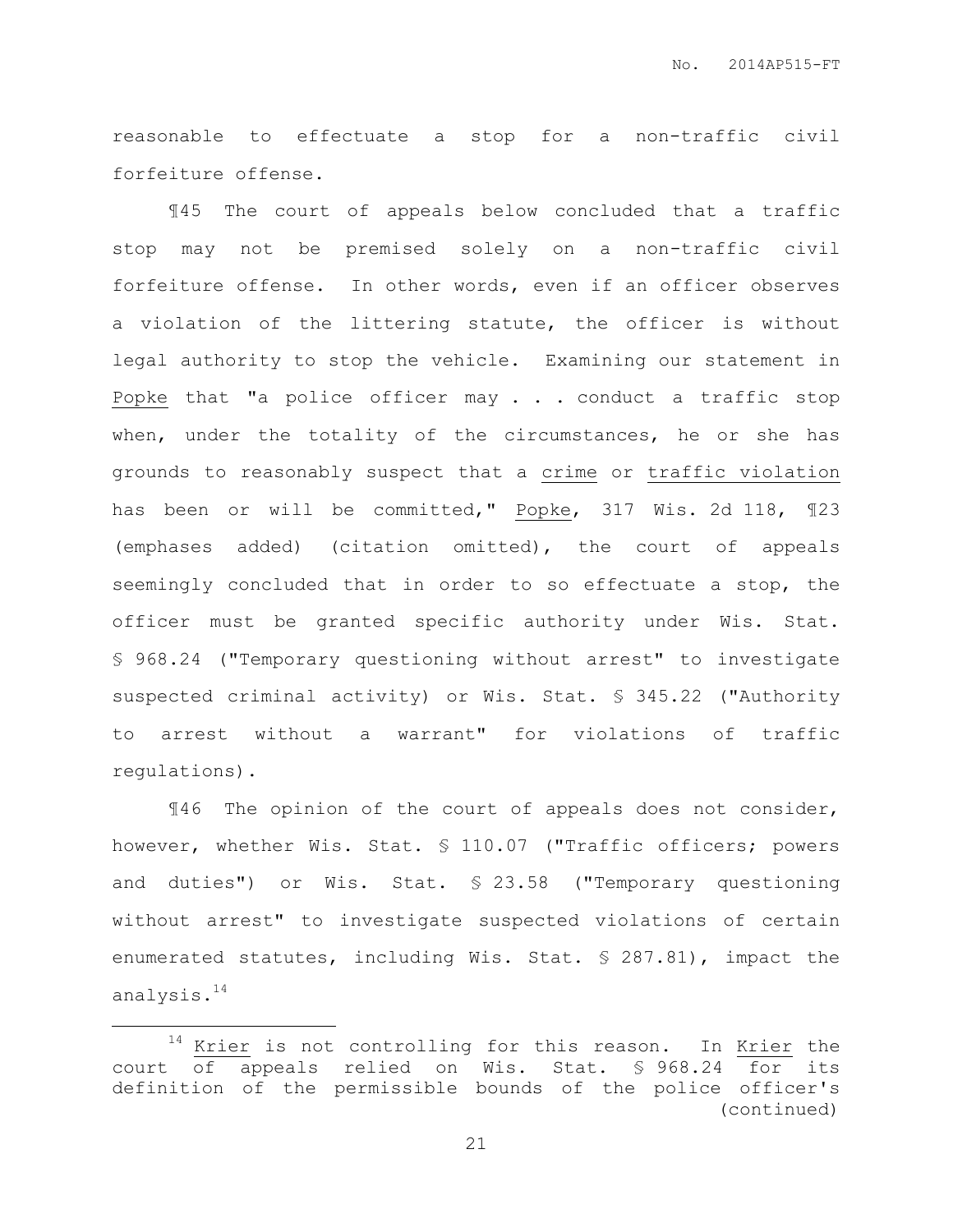¶47 Under the court of appeals' interpretation, an officer would be required to sit idly by even if an individual threw an entire bag of garbage out of a vehicle's window, simply because littering is a non-traffic civil forfeiture offense<sup>.15</sup> Neither Wis. Stat. § 968.24, nor Wis. Stat. § 345.22, nor Popke require this conclusion. Although § 968.24 and § 345.22 pertain only to crimes and violations of traffic regulations, neither statute

conduct. E.g., State v. Krier, 165 Wis. 2d 673, 678, 478 N.W.2d 63 (Ct. App. 1991) ("We hold that when a person's activity can constitute either a civil forfeiture or a crime, a police officer may validly perform an investigative stop pursuant to s. 968.24, Stats." (emphasis added)). In this case, however, Trooper Larsen derived his authority from Wis. Stat. § 110.07 and Wis. Stat. § 23.58. These statutes, in contrast to Wis. Stat. § 968.24, authorize traffic stops based on conduct punishable by civil forfeiture alone. See Wis. Stat. § 110.07(1)(a)3.; Wis. Stat. § 23.58.

 $\overline{a}$ 

 $15$  Some might suggest that an officer who witnesses littering on the highway should get a warrant or issue a ticket in the mail, but one quickly sees how these are remedies in search of a problem. First, the issuance of a littering citation is notably different from the issuance of, for example, a parking ticket; the latter is placed on a stopped vehicle and tracks the registered owner of the vehicle rather than the person who actually parked the car. See, e.g., State of Wisconsin Department of Transportation, Division of Motor Vehicles, Unpaid Parking Tickets, Judgments and Towing and Storage Fees, http://wisconsindot.gov/Pages/dmv/vehicles/prkgtckt/unpaid-tickets.aspx (last visited Sept. 30, 2015) (describing the Traffic Violation and Registration Program and noting that "[a]n authority issuing a parking ticket will send two notices to the registered owner of the vehicle"). Second, if an officer were relegated to such remedies, the officer would most likely be precluded from determining to whom a citation should be issued. In effect, the officer would not be able to issue the ticket to the person who is responsible for the offense. These approaches are ill-suited for a statute like Wis. Stat. § 287.81.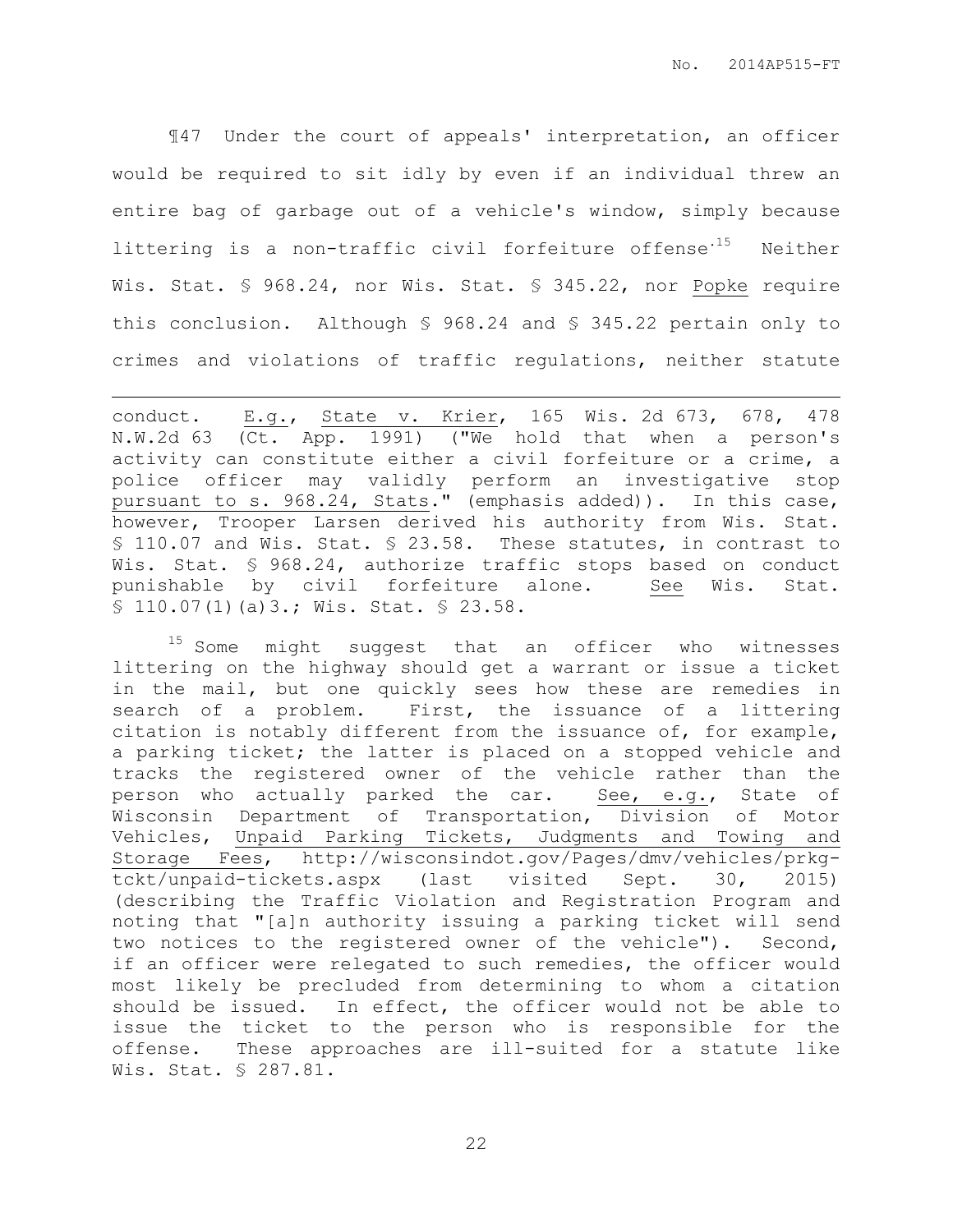forecloses traffic stops to enforce non-traffic civil forfeiture offenses. Similarly, while Popke analyzed an officer's authority to effectuate traffic stops for crimes and for violations of traffic regulations, Popke, 317 Wis. 2d 118, ¶¶23, 28, our statement in Popke that "a police officer may . . . conduct a traffic stop when, under the totality of the circumstances, he or she has grounds to reasonably suspect that a crime or traffic violation has been or will be committed," id., ¶23 (emphasis added) (citation omitted), did not purport to circumscribe the universe of possible scenarios within which traffic stops permissibly may occur, or to make such limits contingent on whether the legislature has titled a particular law a "traffic regulation." The facts in Popke involved a stop based on criminal and traffic offenses, not a non-traffic civil forfeiture offense. Thus, the language in Popke was limited to the issue then before the court. The question of whether a nontraffic civil forfeiture offense can justify a vehicular stop is before the court today.

¶48 Iverson would attach constitutional significance to the legislature's categorization of civil forfeitures as either traffic-related or non-traffic-related, with the effect of limiting the ability of law enforcement officers to administer laws that the legislature saw fit to enact. But the legislature did not place any such limits on law enforcement.

¶49 Some civil violations, such as littering, can occur whether or not a vehicle is involved. Indeed, the legislature may have found characterization of Wis. Stat. § 287.81 as a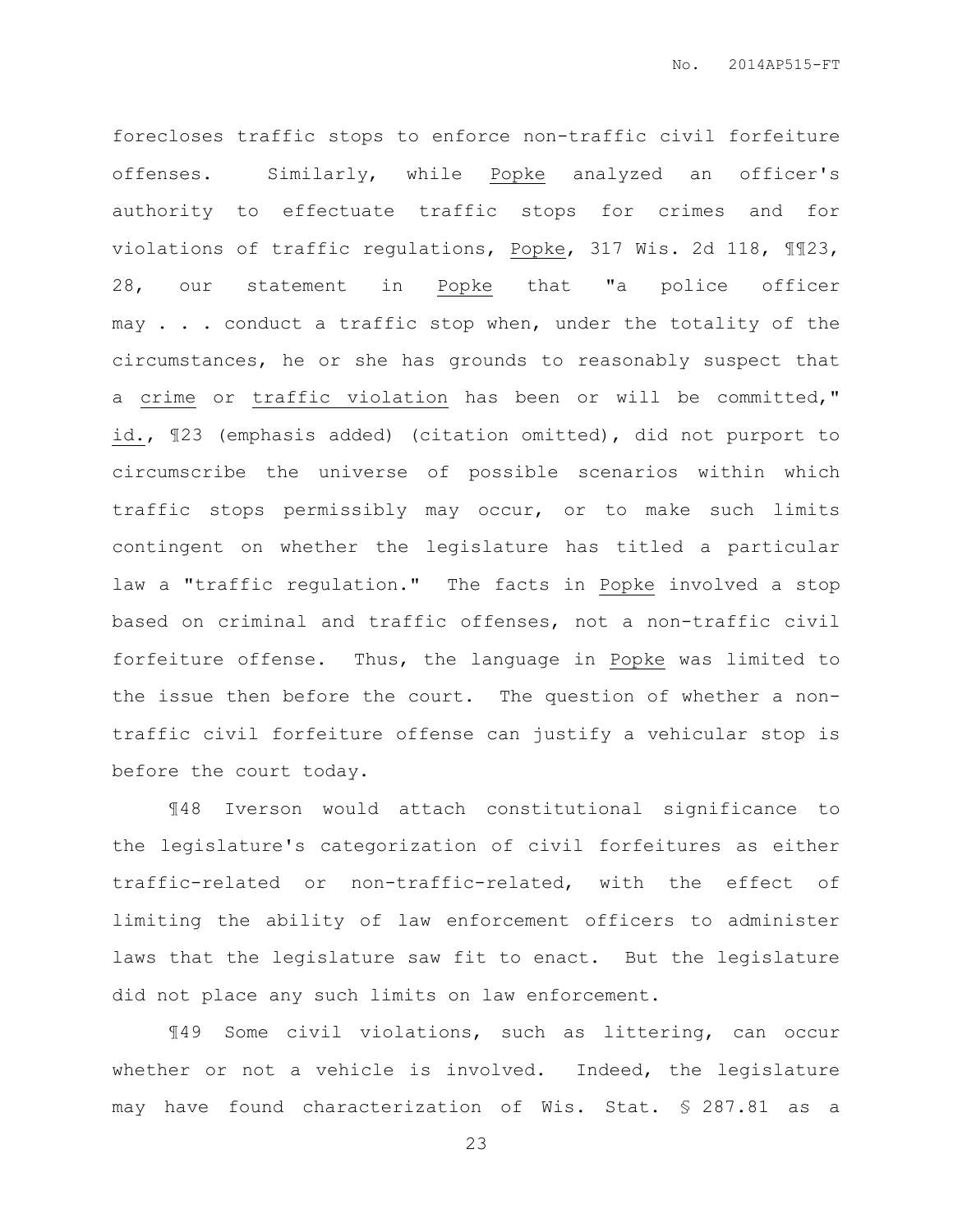"traffic regulation" improper simply because not all littering is done on the roads; the prohibition contained in the statute applies to all areas of Wisconsin, not just the state's highways. See Wis. Stat. § 287.81(2)(a). Perhaps the legislature found it more appropriate to classify the littering offense as one pertaining to "Solid Waste Reduction, Recovery and Recycling," Wis. Stat. ch. 287, and group it with similar legislation, see Wis. Stat. ch 280 ("Pure Drinking Water") and Wis. Stat. ch. 285 ("Air Pollution"), rather than with the traffic laws. Whatever the reason for Wis. Stat. § 287.81's separation from the traffic laws, the legislature did not limit the littering statute to just one domain. Instead, the broad language of the statute applies to Wisconsin's highways and the state traffic patrol has been given authority to enforce it under Wis. Stat.  $\text{\$ }110.07(1)$  (a) 1.<sup>16</sup> The statute's classification as traffic-related or not does not by itself provide grounds for departure from our usual Fourth Amendment analysis. "We cannot

 $\overline{a}$ 

 $16$  We add that Wis. Stat. § 345.20, a provision setting out procedure governing "traffic forfeiture actions," makes specific mention of the littering statute. Wis. Stat. § 345.20 (emphasis added). Wisconsin Stat. § 345.20 provides that procedures set out in the "Conservation" chapter of the Wisconsin Statutes, Wis. Stat. ch. 23, "apply to actions in circuit court to recover forfeitures for violations of s. 287.81." Wis. Stat. § 345.20(g). At the same time, Wis. Stat. § 23.53 provides that the citation created within the "Conservation" chapter governs violations of certain statutes enumerated within that chapter, "except that the uniform traffic citation created under s. 345.11 may be used by . . . a traffic officer employed under s. 110.07 in enforcing s. 287.81." Wis. Stat. § 23.53(1).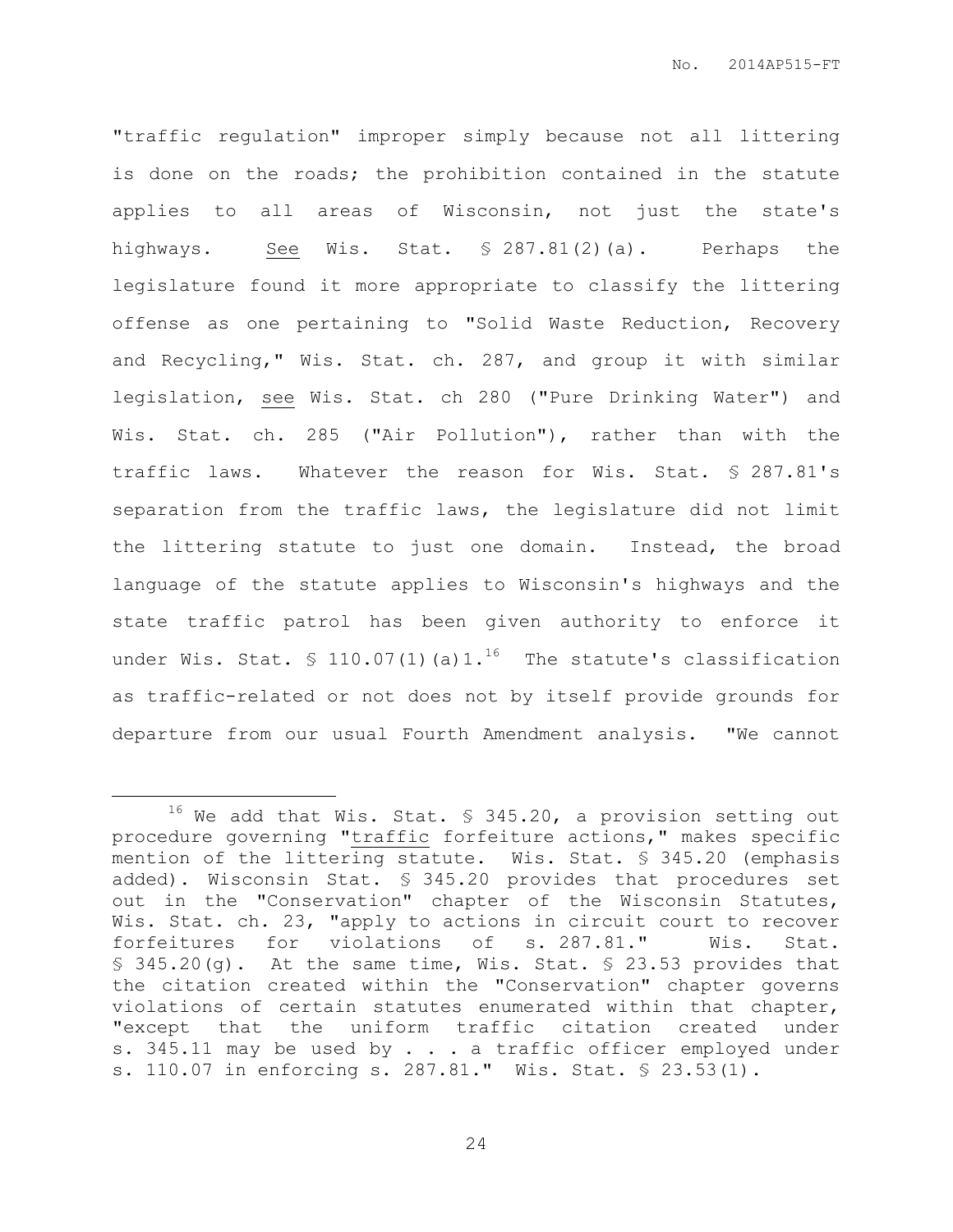accept that the search and seizure protections of the Fourth Amendment . . . can be made to turn upon such trivialities." Whren v. U.S., 517 U.S. 806, 815 (1996) (Fourth Amendment protections not dependent on whether officers followed police enforcement practices).

¶50 If we otherwise analyze the reasonableness of this traffic stop, not in terms of the traditional totality of the circumstances test based on Iverson's driving on the evening in question, but more abstractly, in terms of whether a traffic stop for littering is ever reasonable, we arrive at the conclusion that such a stop is reasonable. See, e.g., Popke, 317 Wis. 2d 118, ¶11; see also Pennsylvania v. Mimms, 434 U.S. 106, 108-09 (1977). We judge reasonableness in this context by "balanc[ing] . . . the public interest and the individual's right to personal security free from arbitrary interference by law officers." See Malone, 274 Wis. 2d 540, 121 (quoting Mimms, 434 U.S. at 109).

¶51 "A routine traffic stop . . . is a relatively brief encounter and 'is more analogous to a so-called "Terry stop" . . . than to a formal arrest.'" Knowles v. Iowa, 525 U.S. 113, 117 (1998) (citation omitted); see also Malone, 274 Wis. 2d 540, ¶24 (analogizing traffic stops and Terry stops).

¶52 We clarified last term that "reasonable suspicion that a traffic law has been or is being violated is sufficient to justify all traffic stops," State v. Houghton, 2015 WI 79, ¶30, 364 Wis. 2d 234, 868 N.W.2d 143, and noted that, "[i]n at least some circumstances, reasonable suspicion that a non-traffic-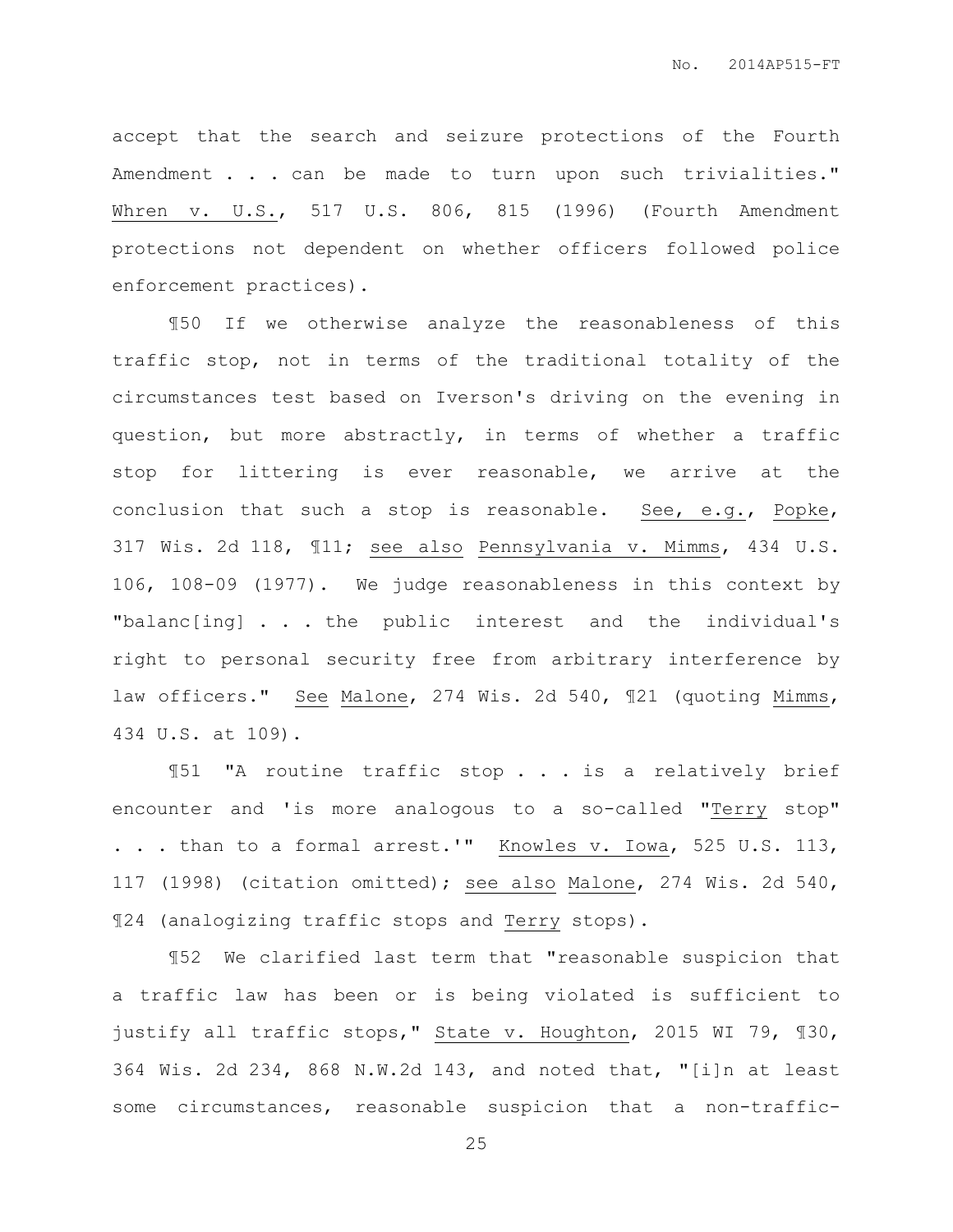related law has been broken may also justify a traffic stop." Id., ¶30 n.6. After reviewing the decisions of the federal courts of appeals, we reasoned that the brief nature of traffic stops, "weighed against the public interest in safe roads," warranted our conclusion. See id., ¶30.

¶53 The current case features a violation of a law applicable to the state's highways and statutorily enforceable by the state's traffic patrol. Enforcement of the law conceivably helps keep the state's roads safe.<sup>17</sup> In addition, we note that the legislature has specifically defined the terms according to which officers may briefly detain potential violators of Wis. Stat. § 287.81. Our approval of the traffic stop at issue is therefore not at odds with Houghton. A reasonable suspicion that a violation of the littering statute, § 287.81, has occurred justifies a brief and limited traffic stop. The more onerous standard of probable cause would also therefore justify a traffic stop. See Houghton, 364 Wis. 2d 234, ¶21.

 $\overline{a}$ 

 $17$  In its brief before this court, the State asserted that littering creates hazards for other motorists and that discarded lit cigarettes in particular can cause brush, grass, and forest fires leading to property damage. These dangers are selfevident and at least as serious as many of the interests with which Wisconsin's traffic-related civil forfeiture laws are apparently concerned. See, e.g., Wis. Stat. § 341.04 (prohibiting the operation of an unregistered or improperly registered vehicle); Wis. Stat. § 346.20(1) (requiring vehicle operators to yield the right-of-way at intersections to vehicles in funeral processions when the latter have their headlights lighted); § 346.29(3) (unlawful to use certain bridges for fishing).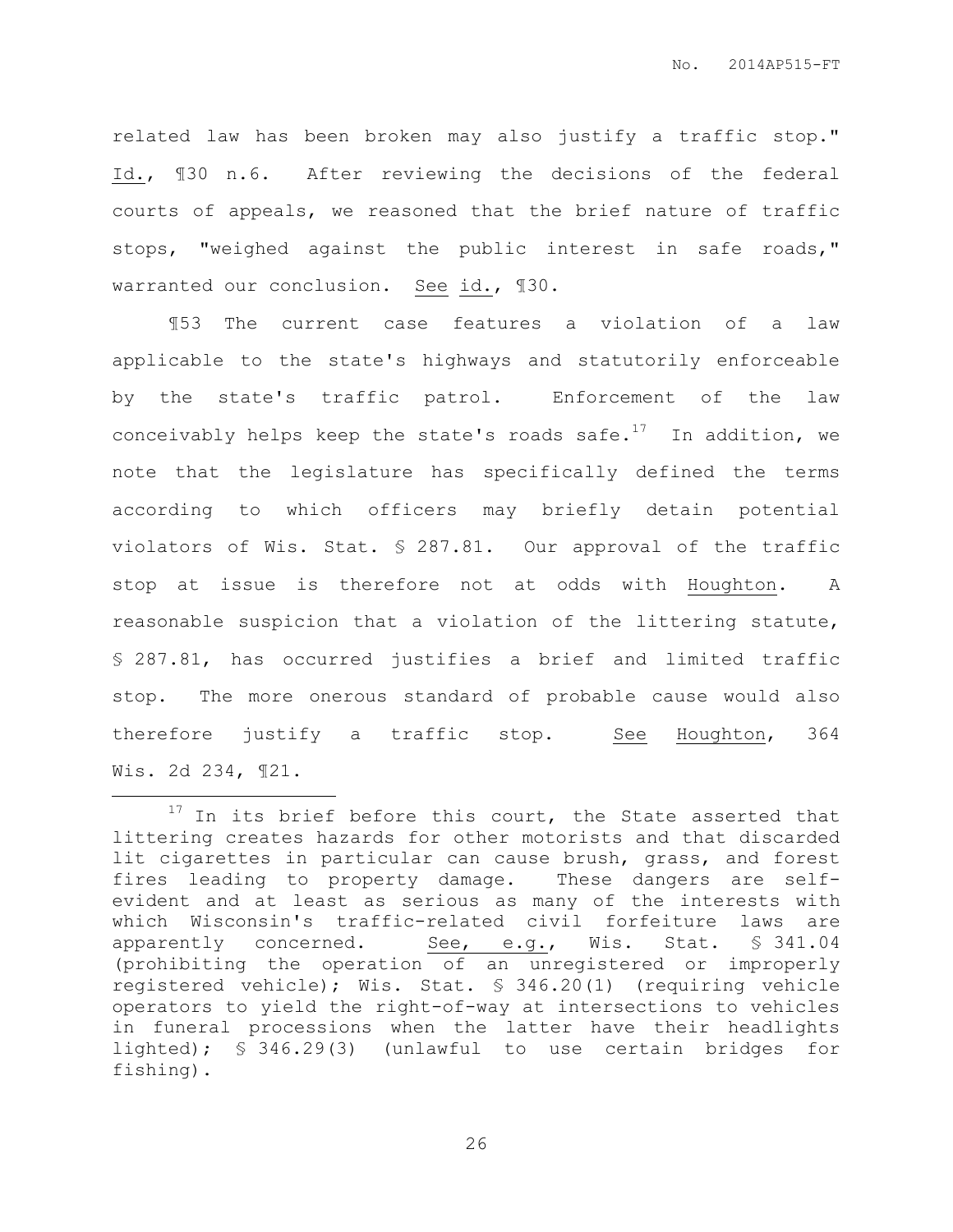¶54 We have already held, more broadly, that "arrests for civil forfeitures are not per se unconstitutional." State v. Pallone, 2000 WI 77, ¶43, 236 Wis. 2d 162, 613 N.W.2d 568 (open intoxicants in a motor vehicle), overruled on other grounds by State v. Dearborn, 2010 WI 84, 327 Wis. 2d 252, 786 N.W.2d 97; see also City of Milwaukee v. Nelson, 149 Wis. 2d 434, 456, 439 N.W.2d 562 (1989) (loitering).<sup>18</sup> Neither are traffic stops to enforce civil forfeiture laws per se unconstitutional, even when those laws are not technically "traffic regulations." As we intimated in Popke, this court has no authority to decide which laws "are sufficiently important to merit enforcement." See Popke, 317 Wis. 2d 118, ¶19 (quoting Whren, 517 U.S. at 819).

 $\overline{a}$ 

 $18$  In Nelson we "note[d] that it has long been established in Wisconsin" that law enforcement officers generally may make warrantless arrests upon probable cause for ordinance violations occurring in the presence of officers. City of Milwaukee v. Nelson, 149 Wis. 2d 434, 458, 439 N.W.2d 562 (1989) (citation omitted). Wisconsin Stat. § 110.07 once contained such an "in presence" requirement. See Wis. Stat. § 110.07(2m) (1971-72). However, the legislature later eliminated this requirement, see Wis. Stat. § 110.07 (1973-74), and today officers of the state traffic patrol possess "the arrest powers of a law enforcement officer under [Wis. Stat. §] 968.07, regardless of whether the violation is punishable by forfeiture or criminal penalty." Wis. Stat. § 110.07(2m) (2011-12). We do not address today what the elimination of that requirement may mean, given that the violation here occurred in the officer's presence. See Atwater v. City of Lago, 532 U.S. 318, 340 n.11 (2001) (declining to speculate on "in presence" requirement for misdemeanor arrests, but quoting statement of dissent in Welsh v. Wisconsin, 466 U.S. 740, 756 (1984) (White, J., dissenting), that "the requirement that a misdemeanor must have occurred in the officer's presence to justify a warrantless arrest is not grounded in the Fourth Amendment").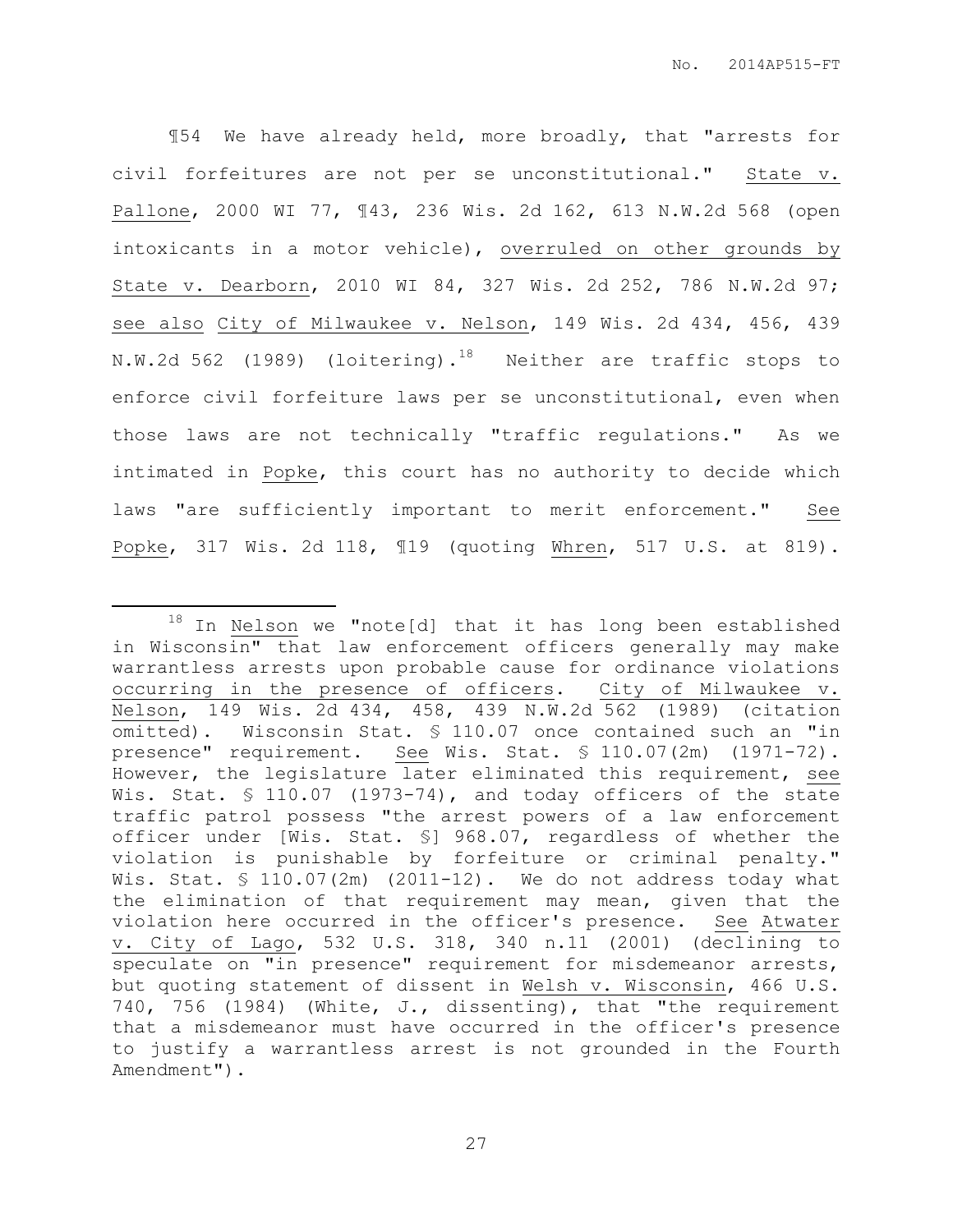We entrust that task to "the good sense (and, failing that, the political accountability)" of our lawmakers and law enforcers. Atwater v. City of Lago, 532 U.S. 318, 323-24, 353-54 (2001) (applying usual probable cause standard to warrantless arrests for violation of misdemeanor of failing to wear seatbelt).

¶55 We conclude that a traffic stop to enforce Wis. Stat. § 287.81 is generally reasonable if an officer has probable cause or reasonable suspicion that a violation of § 287.81 has occurred.

2. Whether Trooper Larsen had Probable Cause or Reasonable Suspicion that a Violation of Wis. Stat. § 287.81 Had Occurred

¶56 "Probable cause refers to the 'quantum of evidence which would lead a reasonable police officer to believe' that a traffic violation has occurred." Popke, 317 Wis. 2d 118, ¶14 (quoting Johnson v. State, 75 Wis. 2d 344, 348, 249 N.W.2d 593 (1977)). "The evidence need not establish proof beyond a reasonable doubt or even that guilt is more probable than not, but rather, probable cause requires that 'the information lead a reasonable officer to believe that guilt is more than a possibility.'" Id. (quoting Johnson, 75 Wis. 2d at 348-49).

¶57 Trooper Larsen testified that he witnessed a vehicle drift within its lane and twice come to a complete stop at a flashing yellow light despite the absence of  $\text{traffic.}^{19}$  He then

 $\overline{a}$ 

<sup>19</sup> Although we rely on Trooper Larsen's testimony regarding the reason for the traffic stop, this opinion should not be read to exclude a traffic stop based upon the conduct that Trooper Larsen witnessed prior to his observation of the disposal of the cigarette butt. In other words, Trooper Larsen might well have (continued)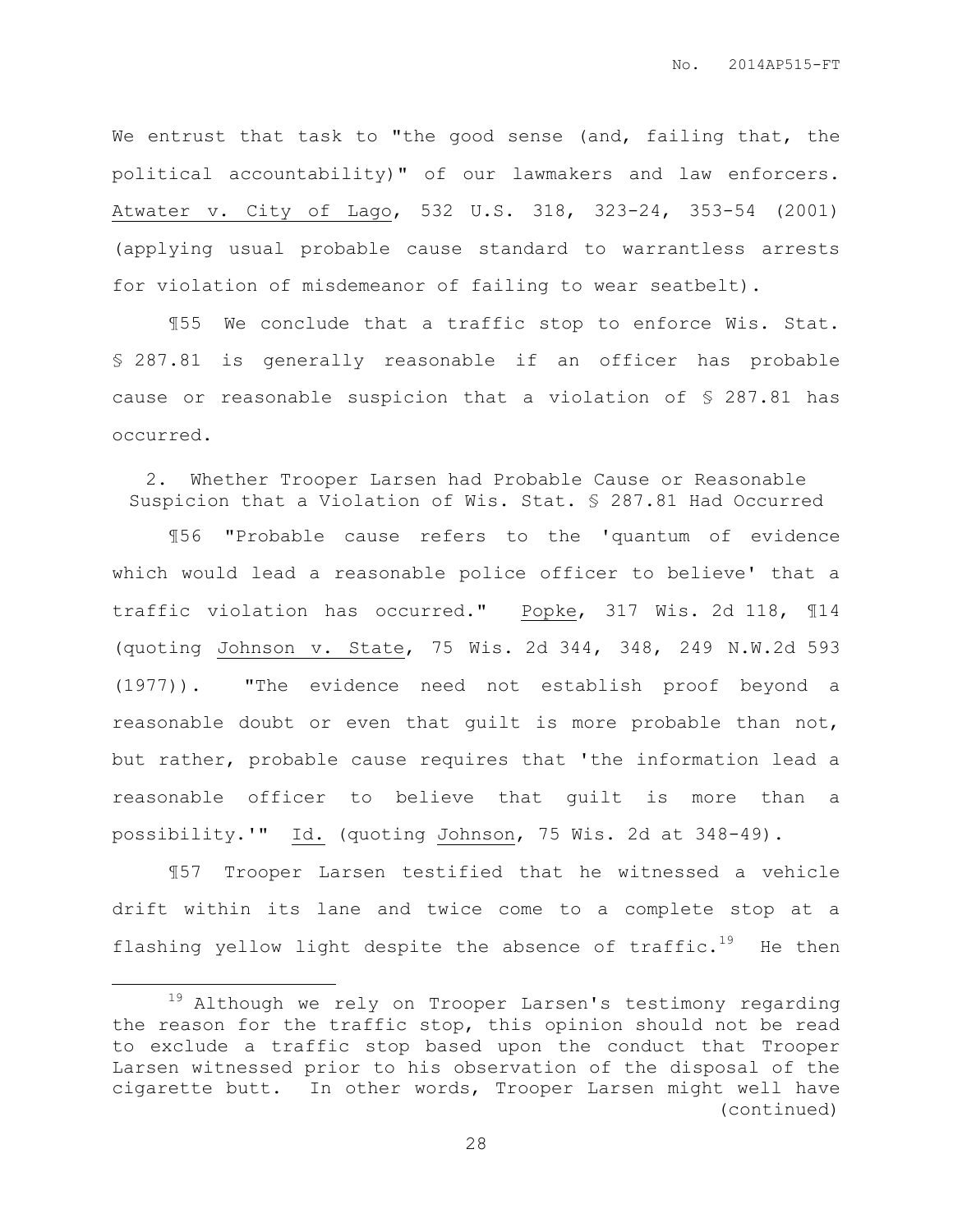saw a cigarette butt "being thrown from the passenger side of the vehicle." The cigarette butt hit the ground and scattered ashes across the right lane of the road.

¶58 It is a violation of Wis. Stat. § 287.81 to "[d]eposit[] or discharge[] any solid waste on or along any highway  $\ldots$  ." Wis. Stat.  $\frac{1}{2}$  287.81(2)(a). We conclude that, based on his observations, Trooper Larsen had probable cause to believe that an occupant<sup>20</sup> of Iverson's vehicle had violated § 287.81 by throwing a cigarette butt onto the highway.

¶59 Because Trooper Larsen's traffic stop was based on probable cause, we need not consider whether he also possessed reasonable suspicion that a violation of the littering statute had occurred.

#### V. CONCLUSION

¶60 We conclude that: (1) the Wisconsin Legislature has explicitly authorized state troopers to conduct traffic stops in

possessed probable cause or reasonable suspicion to conduct a traffic stop at this point in time. Cf. State v. Post, 2007 WI 60, ¶24, 301 Wis. 2d 1, 733 N.W.2d 634 ("[A] driver's actions need not be erratic, unsafe, or illegal to give rise to reasonable suspicion.").

 $\overline{a}$ 

 $20$  Despite Iverson's suggestions to the contrary, the question of who threw the cigarette butt out of the vehicle is not relevant to our determination today. For a traffic stop to be lawful as to all occupants, "[t]he State need not establish that the police had reasonable, articulable suspicion to seize the particular defendant before the court, but only that the police possessed reasonable, articulable suspicion to seize someone in the vehicle." State v. Harris, 206 Wis. 2d 243, 260, 557 N.W.2d 245 (1996).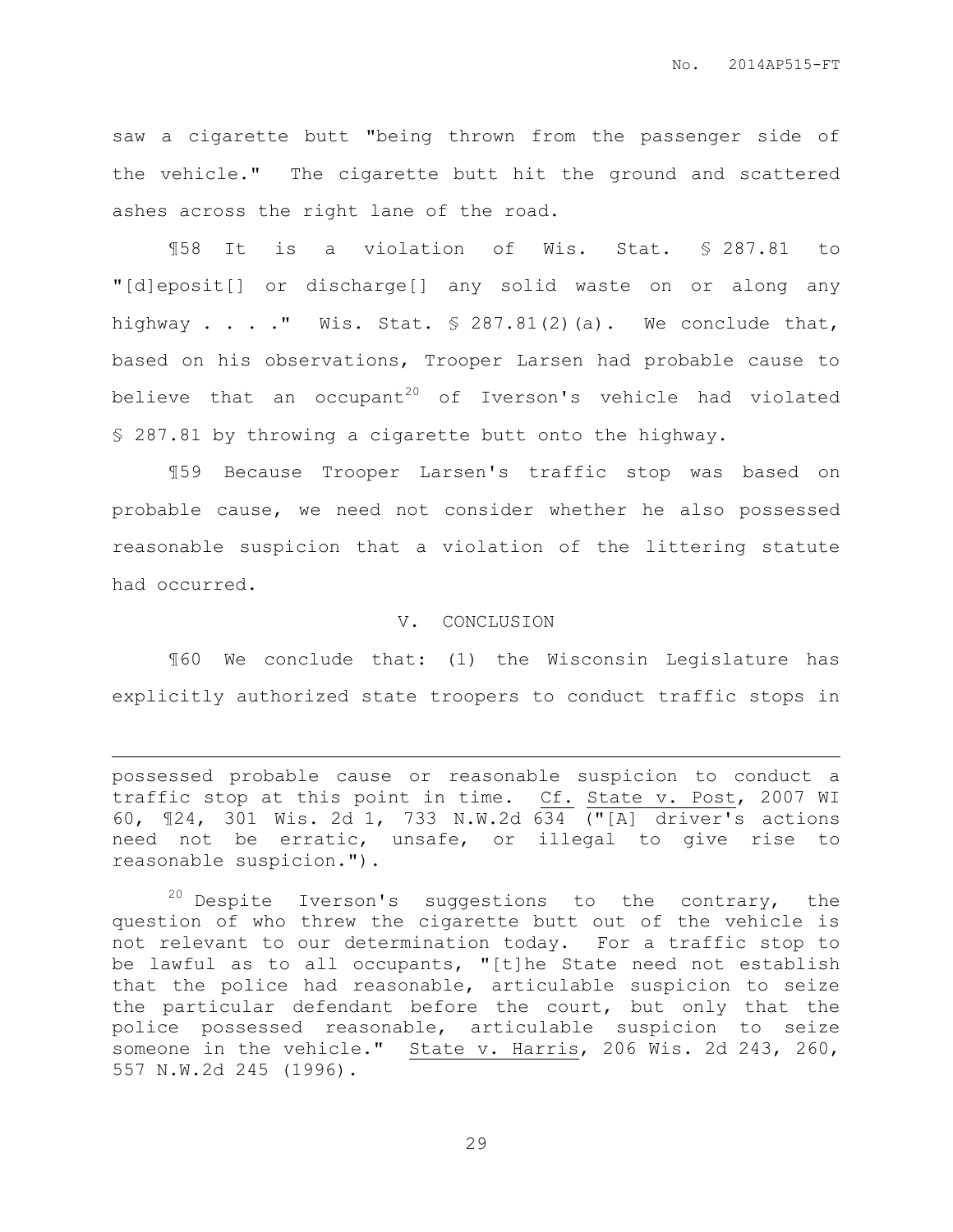order to investigate violations of Wis. Stat. § 287.81 and to arrest violators of the statute under specified conditions; (2) a traffic stop to enforce § 287.81 is generally reasonable if an officer has probable cause or reasonable suspicion that a violation of § 287.81 has occurred; (3) discarding a cigarette butt onto a highway violates § 287.81; and (4) based on his observations, Trooper Larsen had probable cause to believe that an occupant of Iverson's vehicle had violated § 287.81 by throwing a cigarette butt onto the highway.

¶61 The defendant's motion to suppress evidence obtained during this traffic stop and to dismiss this case should have been denied. $21$  We reverse the decision of the court of appeals and remand the case to the circuit court for reinstatement of charges and further proceedings consistent with this opinion.

*By the Court*.-The decision of the court of appeals is reversed, and the cause is remanded to the circuit court for further proceedings consistent with this opinion.

¶62 REBECCA G. BRADLEY, J., did not participate.

 $\overline{a}$ 

 $21$  In granting Iverson's motion, the circuit court suggested that violation of the littering statute was Trooper Larsen's "excuse" for stopping Iverson's vehicle. But "pretextual traffic stops . . . are not per se unreasonable under the Fourth Amendment." Houghton, 364 Wis. 2d 234, ¶25 (explaining the holding of Whren v. U.S., 517 U.S. 806 (1996)). As the traffic stop here was based on "an objectively ascertainable basis for probable cause," Trooper Larsen's "subjective motivations" are "of little concern." See State v. Kramer, 2009 WI 14, ¶27, 315 Wis. 2d 414, 759 N.W.2d 598.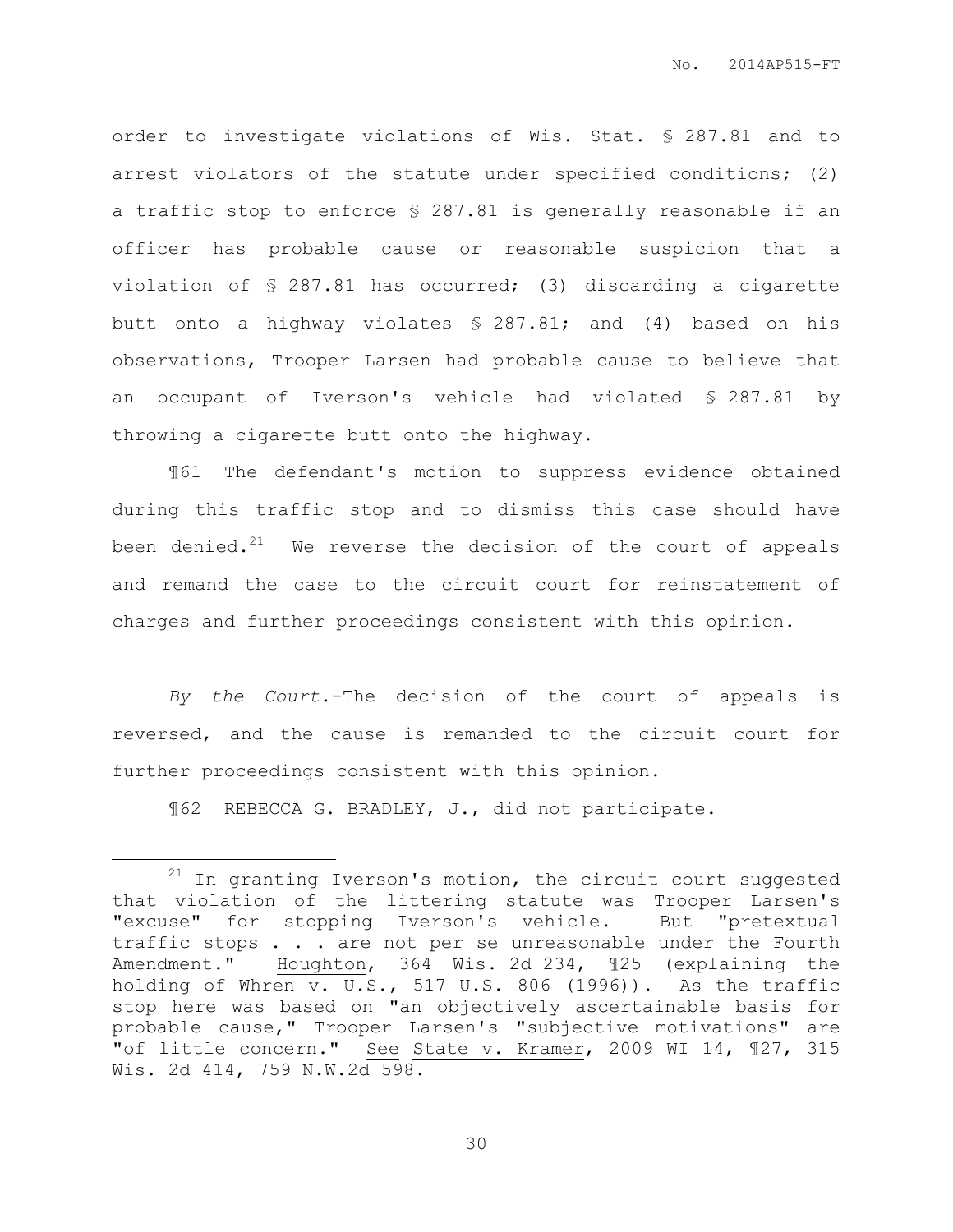¶63 SHIRLEY S. ABRAHAMSON, J. *(concurring).* This case addressing the constitutionality of a vehicle stop based on a non-traffic forfeiture offense is one of first impression.<sup>1</sup> I conclude that a state trooper has authority, under certain circumstances, to stop a vehicle based on probable cause or reasonable suspicion of a violation of Wisconsin's littering statute, Wis. Stat.  $\frac{6}{5}$  287.81.<sup>2</sup>

¶64 My concern is that the majority opinion seems to explicitly reject the touchstone of Fourth Amendment jurisprudence.<sup>3</sup> Majority op., 150. The Fourth Amendment prohibits unreasonable searches and seizures. $4$  "An automobile stop must not be unreasonable under the circumstances."<sup>5</sup>

 $2$  See majority op., 150.

 $\overline{a}$ 

<sup>3</sup> U.S. Const. amend. IV.

 $4$  See Ohio v. Robinette, 519 U.S. 33, 39 (1996) ("Reasonableness, in turn, is measured in objective terms by examining the totality of the circumstances."); Pennsylvania v. Mimms, 434 U.S. 106, 109 (1977) ("Reasonableness, of course, depends 'on a balance between the public interest and the individual's right to personal security free from arbitrary interference by law officers.'") (quoting United States v. Brignoni-Ponce, 422 U.S. 873, 878 (1975)).

<sup>5</sup> State v. Popke, 2009 WI 37, ¶11, 317 Wis. 2d 118, 765 N.W.2d 569 (citing State v. Gaulrapp, 207 Wis. 2d 600, 605, 558 N.W.2d 696 (Ct. App. 1996)); see also State v. Houghton, 2015 WI 79, ¶29, 364 Wis. 2d 234, 868 N.W.2d 143 ("It is undisputed that traffic stops must be reasonable under the circumstances.") (citing Gaulrapp, 207 Wis. 2d at 605).

 $1$  Other cases have considered whether, outside the context of a vehicle stop, a stop for a non-traffic forfeiture offense is constitutionally permissible. See City of Milwaukee v. Nelson, 149 Wis. 2d 434, 439 N.W.2d 562 (1989).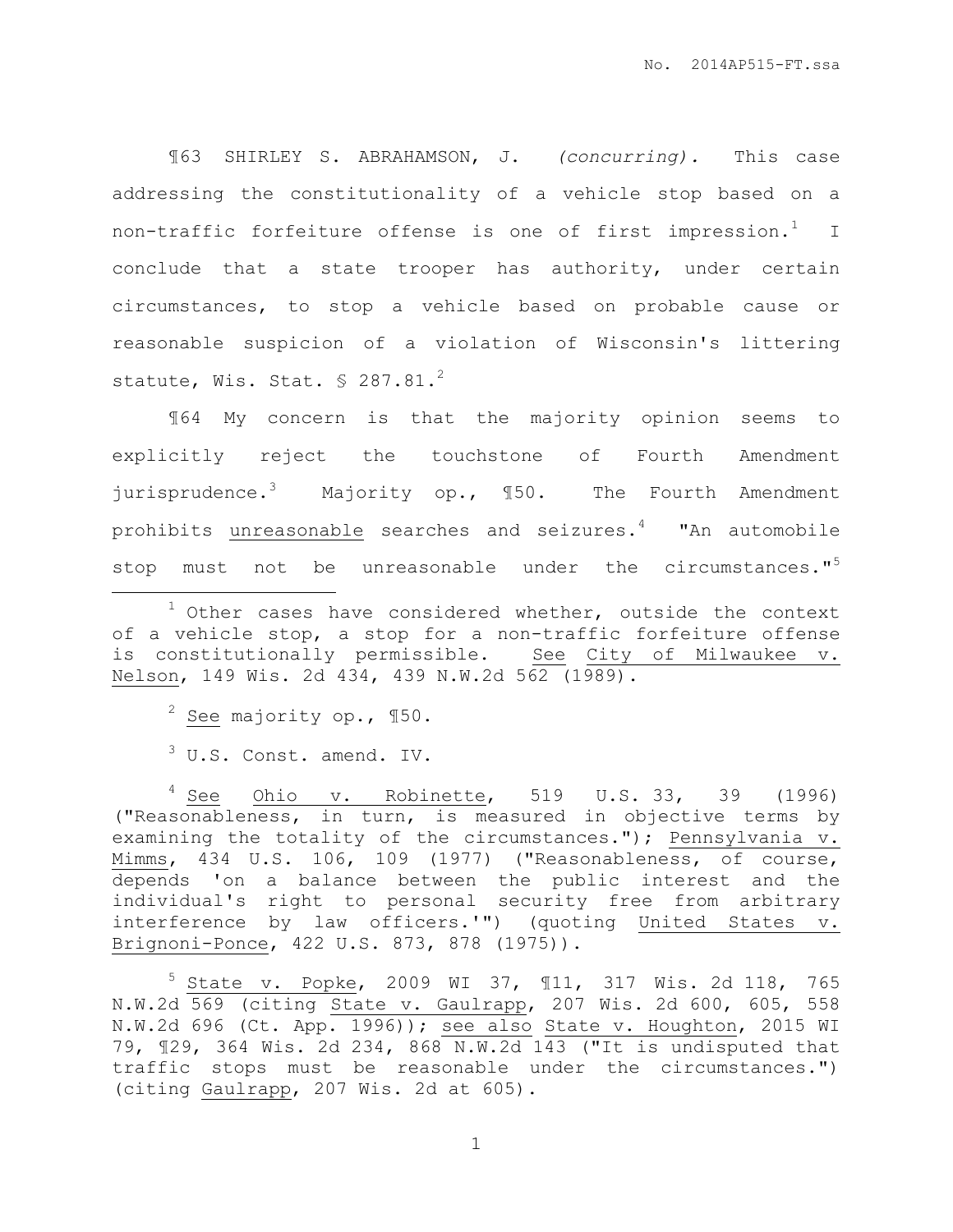Reasonableness is gauged under the totality of the circumstances.<sup>6</sup>

¶65 The majority opinion explains how it analyzes the reasonableness of the automobile stop in the instant case: "not in terms of the traditional totality of the circumstances test based on Iverson's driving on the evening in question but, more abstractly, in terms of whether a traffic stop for littering is ever reasonable  $\ldots$  . . . "<sup>7</sup> The majority opinion does not explain what its "abstract" approach entails or how this "abstract" approach meshes with the traditional reasonableness under the totality of the circumstances analysis.<sup>8</sup>

¶66 The court has frequently stated that reasonableness under the Fourth Amendment depends on a court's balancing the public interest against an individual's right to personal

 $^7$  Majority op., 150.

 $\overline{a}$ 

<sup>8</sup> The majority opinion merely states that "if we were to analyze the totality of the circumstances of the stop at issue, we might not reach the question before the court and that analysis would only serve to restate longstanding legal principles." Majority op., ¶22.

 $6$  See Mimms, 434 U.S. at 108-09 ("The touchstone of our analysis under the Fourth Amendment is always 'the reasonableness in all the circumstances of the particular governmental invasion of a citizen's personal security.") (quoting Terry v. Ohio, 392 U.S. 1, 19 (1968)); see also Robinette, 519 U.S. at 39 ("Reasonableness, in turn, is measured in objective terms by examining the totality of the circumstances."); State v. Malone, 2004 WI 108, ¶21, 274 Wis. 2d 540, 683 N.W.2d 1 (a court must "carefully scrutinize the totality of the circumstances.").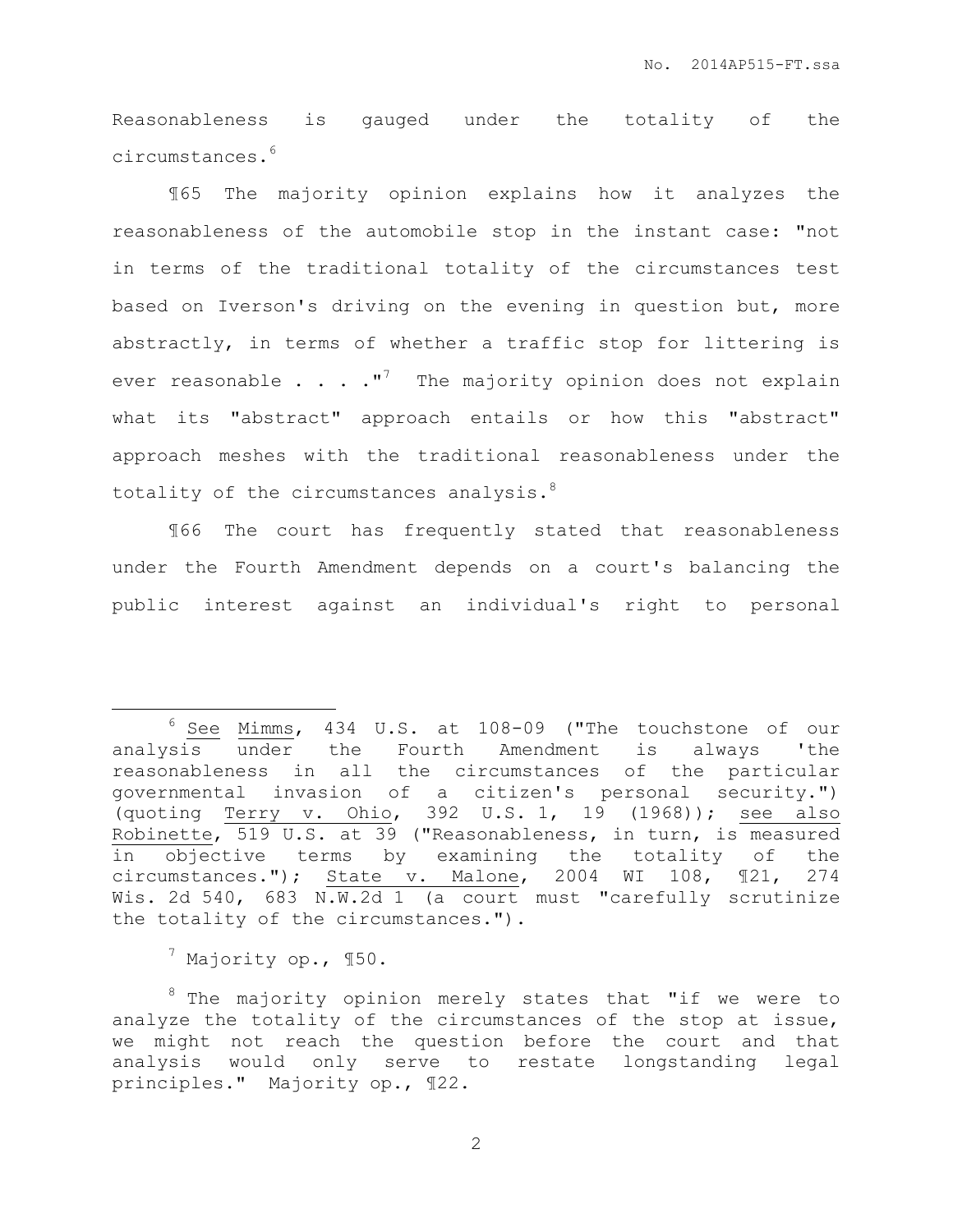security free from interference by law enforcement.<sup>9</sup> In striking this balance, a court must carefully scrutinize the totality of the circumstances. $10$  The majority opinion does not apply this balancing test.

¶67 When a court looks at the public interest in a typical vehicle stop case, the underlying offense is ordinarily a criminal or traffic violation. The public interest is high in such a case. Public safety is ordinarily at risk by criminal behavior or a violation of traffic laws. $11$  The public interest in stopping the vehicle in the instant case is comparatively low; there is no evidence that throwing a single cigarette butt from Iverson's car created any hazard. In the case of a civil, non-traffic, forfeiture offense (like littering), the state's interests in ensuring safe travel and combating crime are either

 $10$  Malone, 274 Wis. 2d 540, 121.

 $\overline{a}$ 

 $9$  Mimms, 434 U.S. at 109 ("Reasonableness, of course, depends 'on a balance between the public interest and the individual's right to personal security free from arbitrary interference by law officers.'") (quoting United States v. Brignoni-Ponce, 422 U.S. 873, 878 (1975)); see also Malone, 274 Wis. 2d 540, ¶21 (citing Mimms).

 $11$  See State v. Day, 168 P.3d 1265, 1269 (Wash. 2007) (quoting State v. Johnson, 909 P.2d 293, 306 (Wash. 1996)); see also State v. Houghton, 2015 WI 79, ¶56, 364 Wis. 2d 234, 868 N.W.2d 143 (recognizing that "[t]he Wisconsin Statutes contain a tremendous number of provisions directed toward safety on the roadway").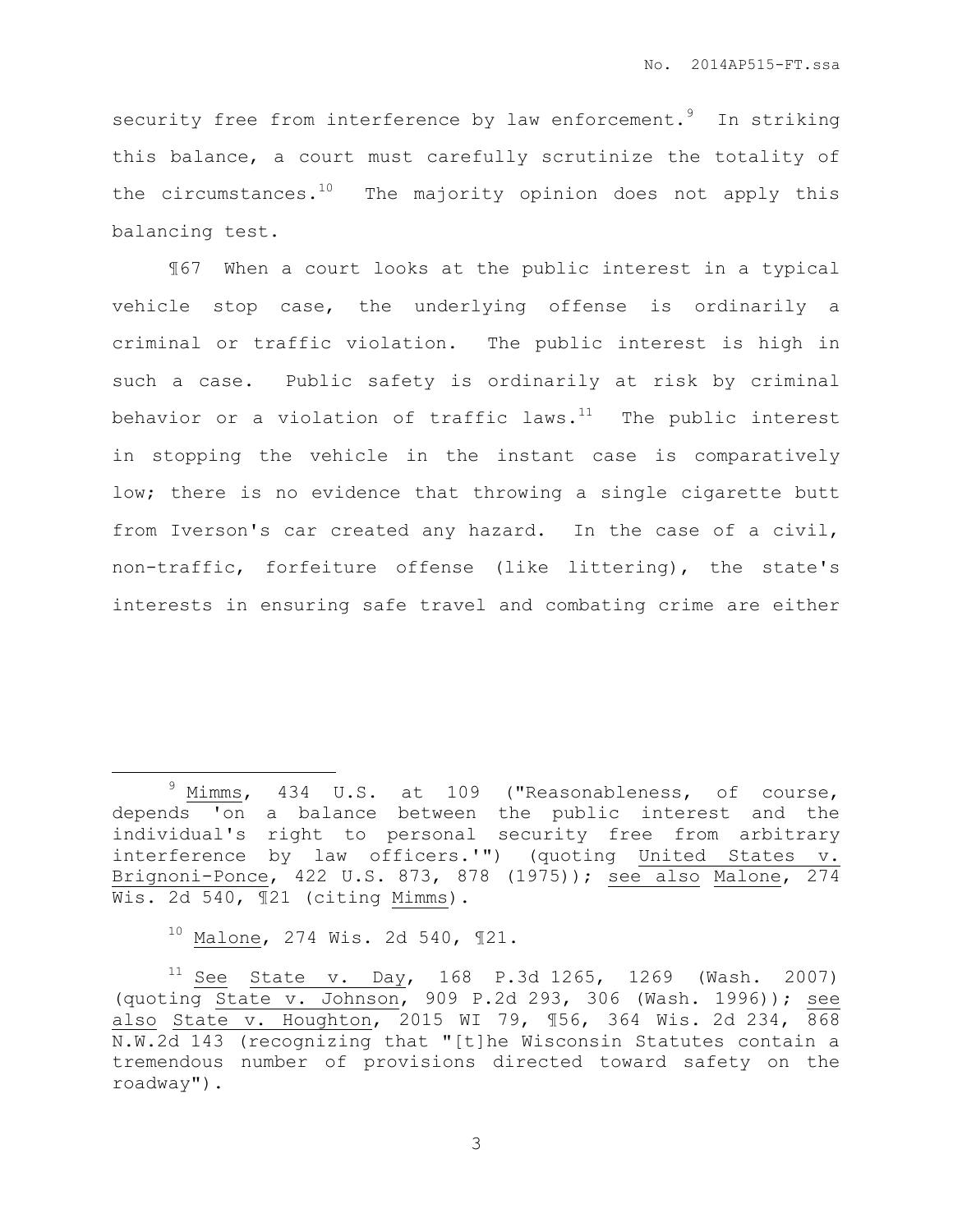non-existent or significantly weaker than in a vehicle stop for a crime or a traffic violation.<sup>12</sup>

¶68 The individual's countervailing interest is personal security and freedom from intrusion by the government. Unlike other courts, the majority opinion is dismissive of the intrusiveness of a vehicle stop. A vehicle stop by a law enforcement officer is a "major interference in the lives of the [vehicle's] occupants." Coolidge v. New Hampshire, 403 U.S. 443, 478 (1971).

¶69 An intrusion on privacy occurs every time a law enforcement officer stops a car, regardless of the motivation for the stop. A vehicle stop interferes with a person's freedom of movement and is inconvenient, time-consuming, and anxietyinducing. Moreover, a vehicle stop provides a law enforcement

 $\overline{a}$ 

<sup>12</sup> For an example of the United States Supreme Court's considering the non-criminal, civil forfeiture nature of an offense in determining whether exigent circumstances exist to justify a warrantless entry into a home, see Welsh v. Wisconsin, 466 U.S. 740, 749-51 (1984). The gravity of the offense is an important part of the constitutional analysis. Welsh, 466 U.S. at 753.

The seriousness of the underlying offense is also relevant to whether a stop is constitutionally permissible in other contexts. See United States v. Griggs, 498 F.3d 1070, 1081 (9th Cir. 2007) (holding that in assessing an investigatory stop based on a completed misdemeanor, in that case playing a car stereo at excessive volume, "a reviewing court must consider the nature of the misdemeanor offense in question, with particular attention to the potential for ongoing or repeated danger . . . and any risk of escalation . . . . An assessment of the 'public safety' factor should be considered within the totality of the circumstances, when balancing the privacy interests at stake against the efficacy of a Terry stop . . . .").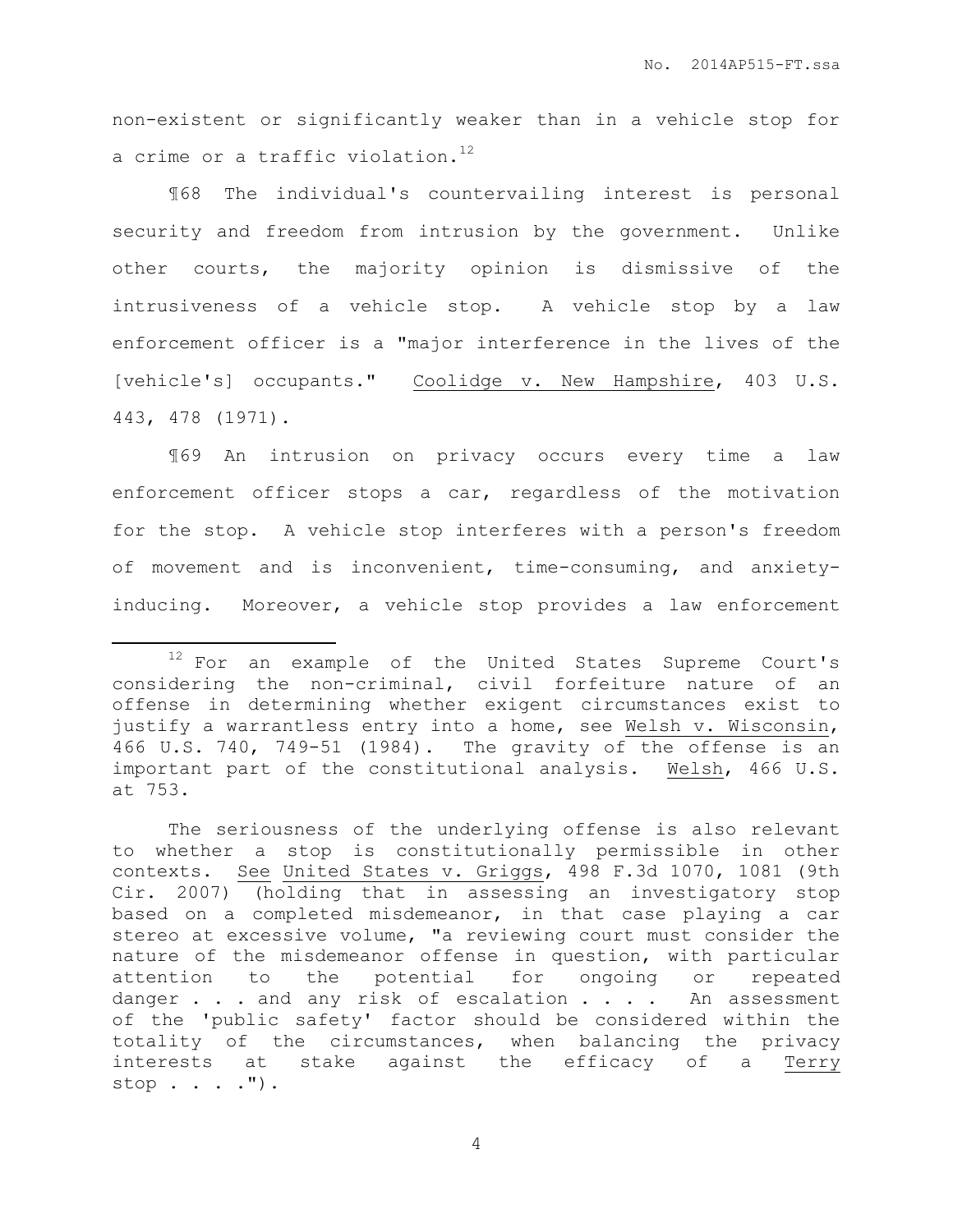officer with an opportunity for further intrusion on the driver, passengers, and the contents of the vehicle. $^{13}$ 

¶70 For this reason, some courts have declined to extend the general reasonable suspicion standard in striking the balance between public and individual interests in cases of vehicle stops for extremely minor infractions, such as a parking violations.<sup>14</sup>

¶71 The majority opinion suggests that "the issuance of a littering citation is notably different from the issuance of, for example, a parking ticket," because parking tickets are placed on a stopped vehicle and track the registered owner, while a littering citation is issued to the litterer.<sup>15</sup> True, but constitutionally not relevant. There is a similarity between stopping a vehicle for littering and stopping a moving vehicle for an observed parking violation. In both instances the public interest in enforcing the minor offense is comparatively low, while the individual's right to be free from

 $\overline{a}$ 

 $13 \text{ See, } e.g.,$  State v. Williams, 2002 WI 94, 12, 255 Wis. 2d 1, 646 N.W.2d 834.

 $14$  See, e.g., Day, 168 P.3d at 1269-70 (declining to allow an investigative stop under Terry for parking infractions); State v. Holmes, 569 N.W.2d 181, 185-86 (Minn. 1997) (concluding that a parking violation was not sufficiently serious to merit a Terry stop, permitting stops based solely on probable cause and "only if the stop is necessary to enforce the violation . . . ."). See also State v. Duncan, 43 P.3d 513, 517-19 (Wash. 2002) (declining to extend Terry to general civil infractions).

<sup>15</sup> Majority op., ¶47 n.15.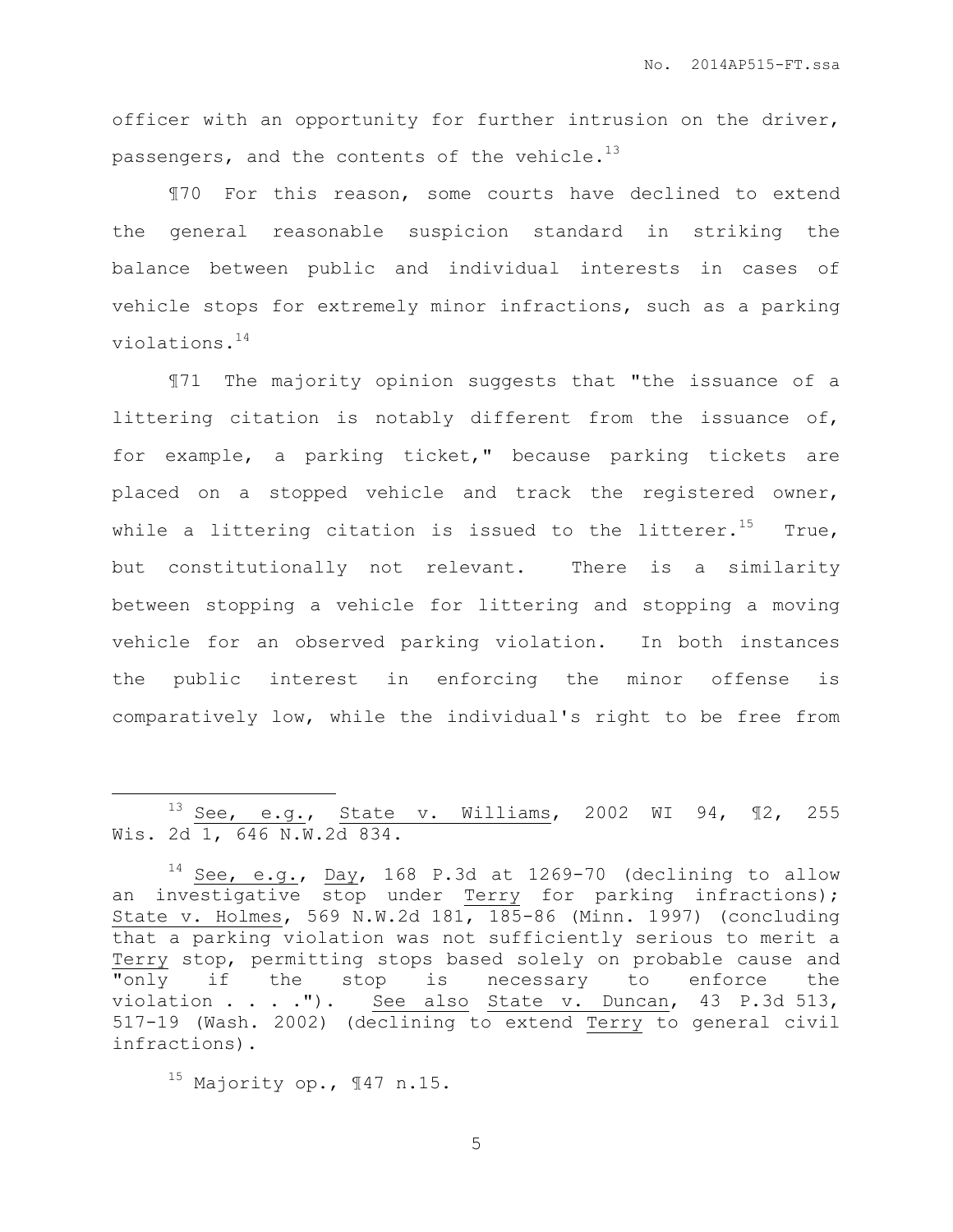the intrusion of having the vehicle stopped remains the same as in any other vehicle stop.

¶72 When an officer has reasonable suspicion to issue a parking ticket or a littering citation, in the absence of some public safety risk or other significant public interest, the public interest in issuing the citation does not automatically overcome an individual's right to be free from the intrusion of having the vehicle stopped.

¶73 This distinction between an infraction that does and does not present a public safety risk or otherwise violate a significant public interest is illustrated by several examples on which the majority opinion relies. The majority opinion illuminates that "discarded lit cigarettes in particular can cause brush, grass, and forest fires leading to property damage."<sup>16</sup> The majority opinion also explains that throwing a large bag of trash out of a moving vehicle is dangerous to others who use the road. $^{17}$ 

¶74 The examples in the majority opinion suggest circumstances that would be relevant under a totality of the circumstances analysis. A cigarette butt thrown out of a vehicle in a dry, fire-prone area may very well pose a risk to public safety and the environment. No such danger by the single cigarette butt in the instant case is alleged. Ash from a

 $\overline{a}$ 

<sup>16</sup> Majority op., ¶53 n.17.

 $17$  Majority op.,  $\P$ 47.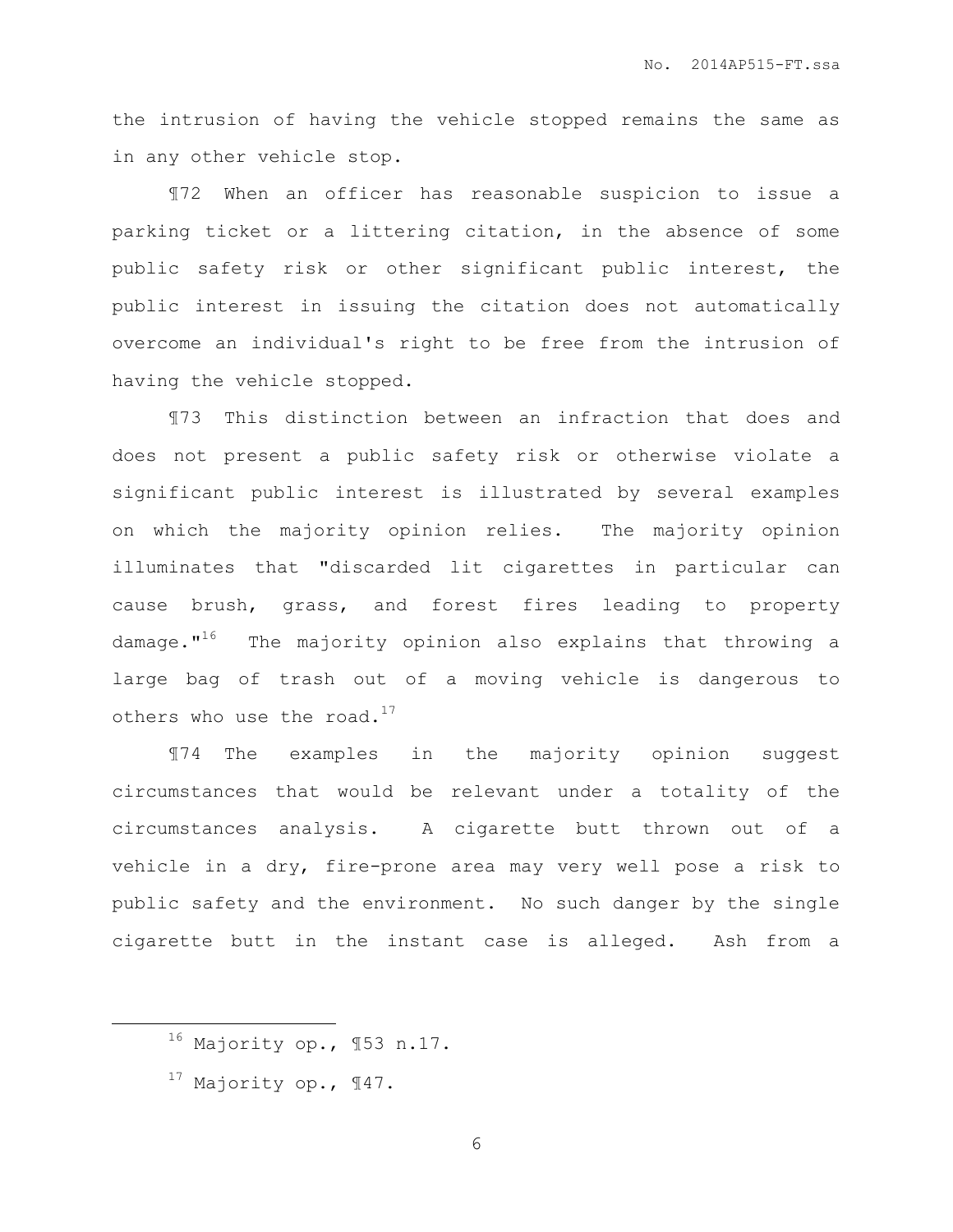cigarette likely poses no danger at all.<sup>18</sup> A trash bag thrown out of a moving vehicle obviously may very well pose a danger to other motorists; a single cigarette butt ordinarily does not. These examples flesh out the totality of circumstances to be considered.

¶75 In the instant case, no proof of a public safety risk was offered. Iverson was driving in the wee hours of the morning in the city of La Crosse. There is no evidence in the record suggesting that other drivers on the road were somehow endangered by the passenger's tossing a cigarette butt, let alone that there was a risk of fire, property damage, or other significant danger as a result of the discarded cigarette.

¶76 Rather, the traffic stop in this case is a variation on familiar themes. The trooper stopped Iverson based on a minor violation, here littering. See Wis. Stat. § 287.81. The stop was pretextual. The trooper's true motive was not to issue a citation for littering, but to investigate a more serious traffic offense or potentially criminal offense, namely drunk driving. The trooper saw Iverson's vehicle driving late at night and began following the vehicle. The trooper saw the vehicle drift within its lane and stop at two flashing yellow lights despite the absence of traffic.

¶77 The trooper evidently had a hunch that the driver was intoxicated (and his hunch was apparently correct). The trooper

 $\overline{a}$ 

<sup>&</sup>lt;sup>18</sup> Cf. State v. Qualls, No. 2014AP141-CR, unpublished slip op., ¶6 (Wis. Ct. App. Oct. 8, 2014) (not reaching the issue of whether ash constituted "litter" under a village ordinance).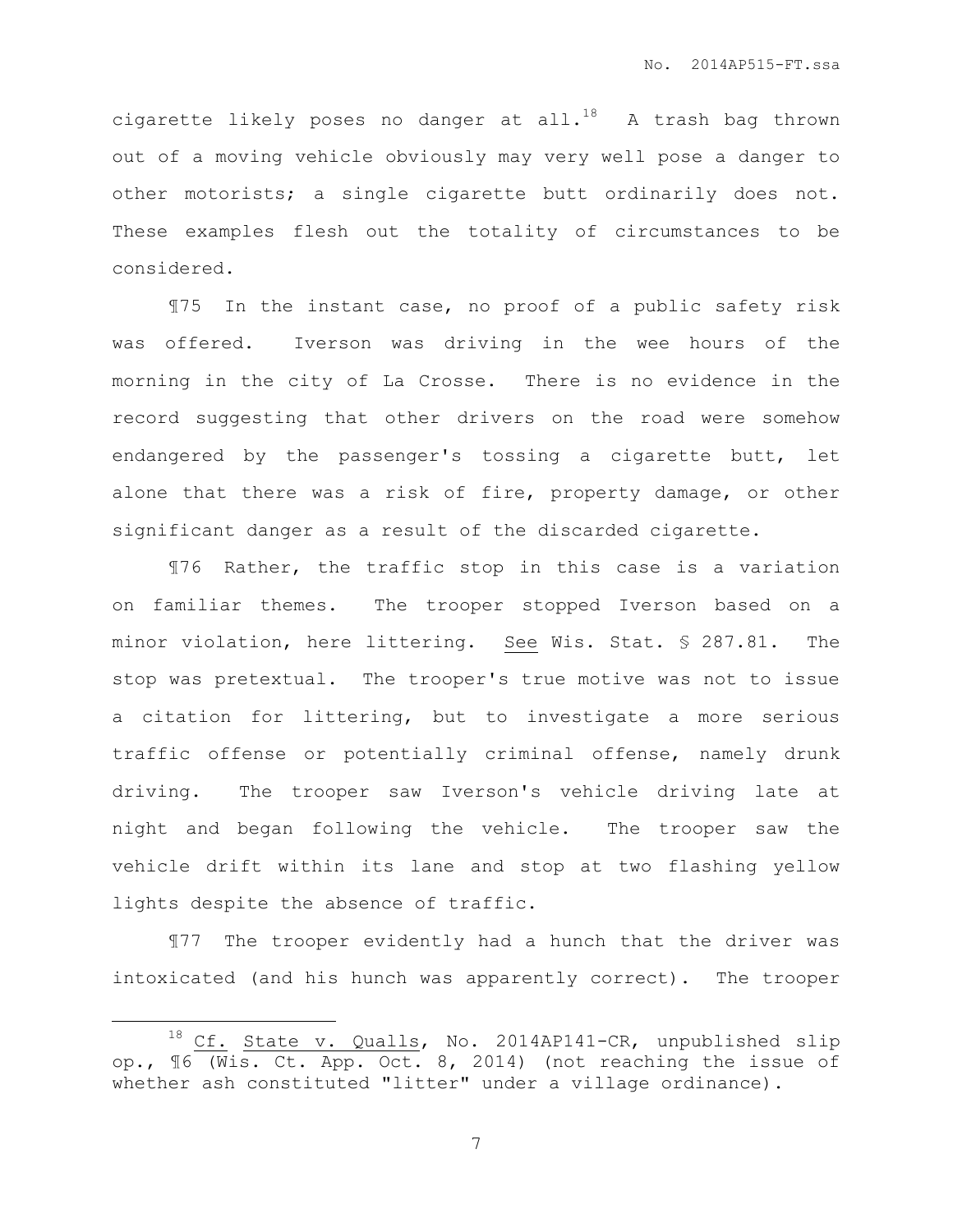concluded, however, that he did not have reasonable suspicion to stop the vehicle.<sup>19</sup> Then came the "a-ha" moment. When the trooper saw a cigarette butt thrown from the passenger side of the vehicle, the trooper concluded that he had grounds to stop the vehicle.

¶78 Underscoring the pretextual nature of the stop, neither Iverson nor his passenger was cited for littering. Instead, Iverson was arrested for drunk driving.

¶79 The circuit court relied on the pretextual nature of the stop in granting the motion to suppress. However, under Whren v. United States, 517 U.S. 806, 813 (1996), and other cases, the constitutional reasonability of a stop does not

 $\overline{a}$ 

 $19$  Majority op.,  $17$  & n.3. The trooper stated that "prior to the cigarette butt being thrown . . . I didn't feel . . . that I had the reasonable suspicion to initiate a traffic stop . . . ."

The majority opinion insinuates that drifting within a lane and stopping at flashing yellow lights constitute reasonable suspicion of drunk driving. Majority op., ¶7 n.3. That conclusion is questionable. See State v. Post, 2007 WI 60, ¶¶18-21, 301 Wis. 2d 1, 733 N.W.2d 634 (concluding that repeatedly weaving within a single lane, standing alone, does not constitute reasonable suspicion); State v. McConnell, No. M2012-02238-CCA-R3-CD, 2013 WL 1912584, at \*4 (Tenn. Ct. App. May 8, 2013) (finding no reasonable suspicion when the defendant stopped at a flashing yellow light for several seconds before going through the intersection).

Wisconsin Stat. § 346.39(2) provides that "operators of vehicles may proceed through the intersection or past [a flashing yellow light] only with caution."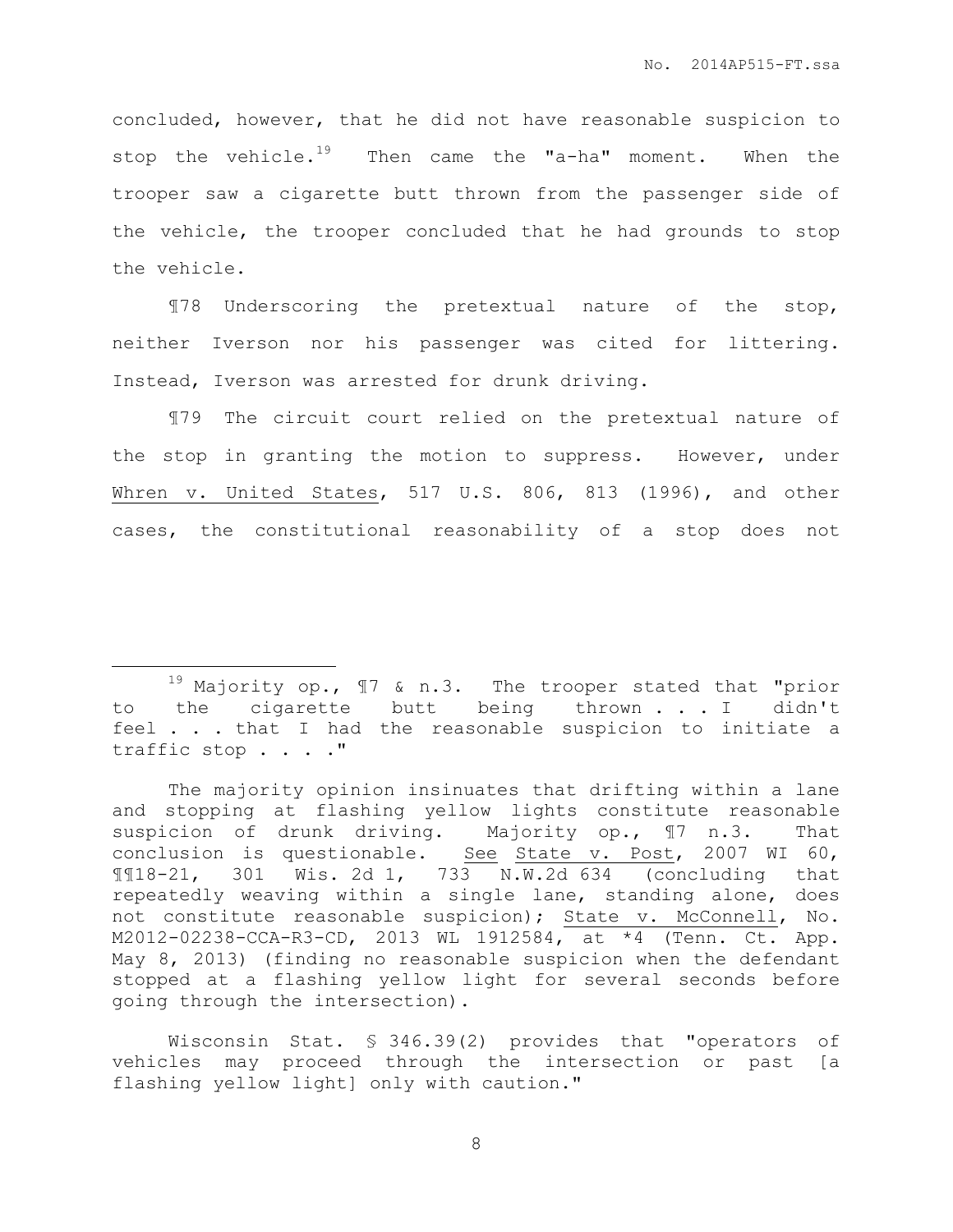depend on the subjective motivations of the officer.<sup>20</sup> Pretextual stops have been accepted under the Fourth Amendment.

¶80 In the instant case the dominant factors to gauge in assessing the reasonableness of the vehicle stop under the totality of the circumstances can be summarized as follows: the public interest in this particular stop for littering was slight or insubstantial; a vehicle stop is a significant intrusion on a person's security; the statutory violation was flimsy; and the reason for the vehicle stop was pretextual. This combination of circumstances, had the case been presented this way, might lead me to conclude that the vehicle stop was not reasonable under the Fourth Amendment.

¶81 I caution that the majority opinion should not be over read. I do not think the majority intends its opinion to be read as granting law enforcement officers extraordinarily broad powers to stop vehicles without meaningful judicial review.

¶82 In sum, the traditional Fourth Amendment rules still apply in Wisconsin. The Fourth Amendment prohibits unreasonable

 $\overline{a}$ 

<sup>&</sup>lt;sup>20</sup> This rule has been criticized. See, e.g., 1 Wayne R. LaFave, Search & Seizure: A Treatise on the Fourth Amendment, § 1.4(f) (5th ed. 2012) (critiquing Whren v. United States, 517 U.S. 806 (1996)); State v. Newer, 2007 WI App 236, ¶4 n.2, 306 Wis. 2d 193, 742 N.W.2d 923 (Ct. App. 2007) ("We note that the officer's subjective motivation for making a stop is not the issue; if the officer has facts that could justify reasonable suspicion (or probable cause), it is of no import that the officer is not subjectively motivated by a desire to investigate this suspicion. We question the wisdom of this rule when it comes to extremely minor traffic violations, but that is for another day.") (internal citations omitted) (citing Whren v. United States, 517 U.S. 806, 813 (1996); State v. Baudhuin, 141 Wis. 2d 642, 650-51, 416 N.W.2d 60 (1987)).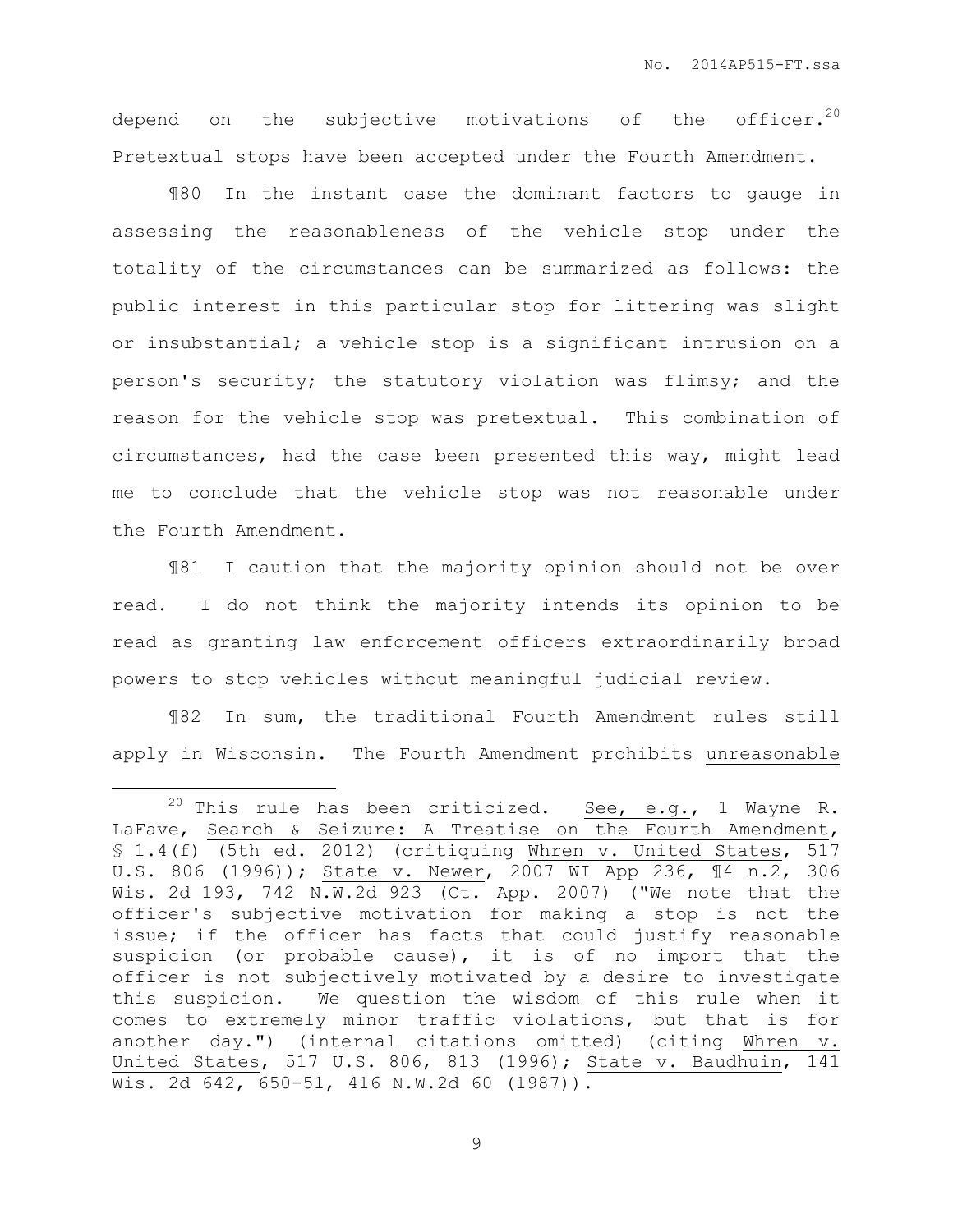searches and seizures. $^{21}$  Reasonableness is gauged under the totality of the circumstances. $22$  "An automobile stop must not be unreasonable under the circumstances. $123$ 

¶83 Reasonableness depends on a court's balancing the public interest against an individual's right to personal security free from interference by law enforcement. In striking this balance, a court must carefully scrutinize the totality of the circumstances. Unfortunately, the majority opinion did not apply these rules. I therefore write separately.

¶84 Before I conclude, however, I add a comment about the statutes applicable in the instant case. The statutes at issue are part of Wis. Stat. chapter 287, entitled "Solid Waste Reduction, Recovery and Recycling."

¶85 Wisconsin Stat. § 287.81(2), entitled "Littering," provides that a person who "[d]eposits or discharges any solid waste on or along any highway" or "[p]ermits any solid waste to

 $\overline{a}$ 

 $23$  Popke, 317 Wis. 2d 118,  $\text{I1};$  see also Houghton, 364 Wis. 2d 234, ¶29 ("It is undisputed that traffic stops must be reasonable under the circumstances.") (citing Gaulrapp, 207 Wis. 2d at 605).

 $21$  U.S. Const. amend. IV.

 $22$  Mimms, 434 U.S. at 108-09 ("The touchstone of our analysis under the Fourth Amendment is always 'the reasonableness in all the circumstances of the particular governmental invasion of a citizen's personal security.") (quoting Terry v. Ohio, 392 U.S. 1, 19 (1968)); see also Robinette, 519 U.S. at 39 ("Reasonableness, in turn, is measured in objective terms by examining the totality of the circumstances."); Malone, 274 Wis. 2d 540, ¶21 (a court must "carefully scrutinize the totality of the circumstances.").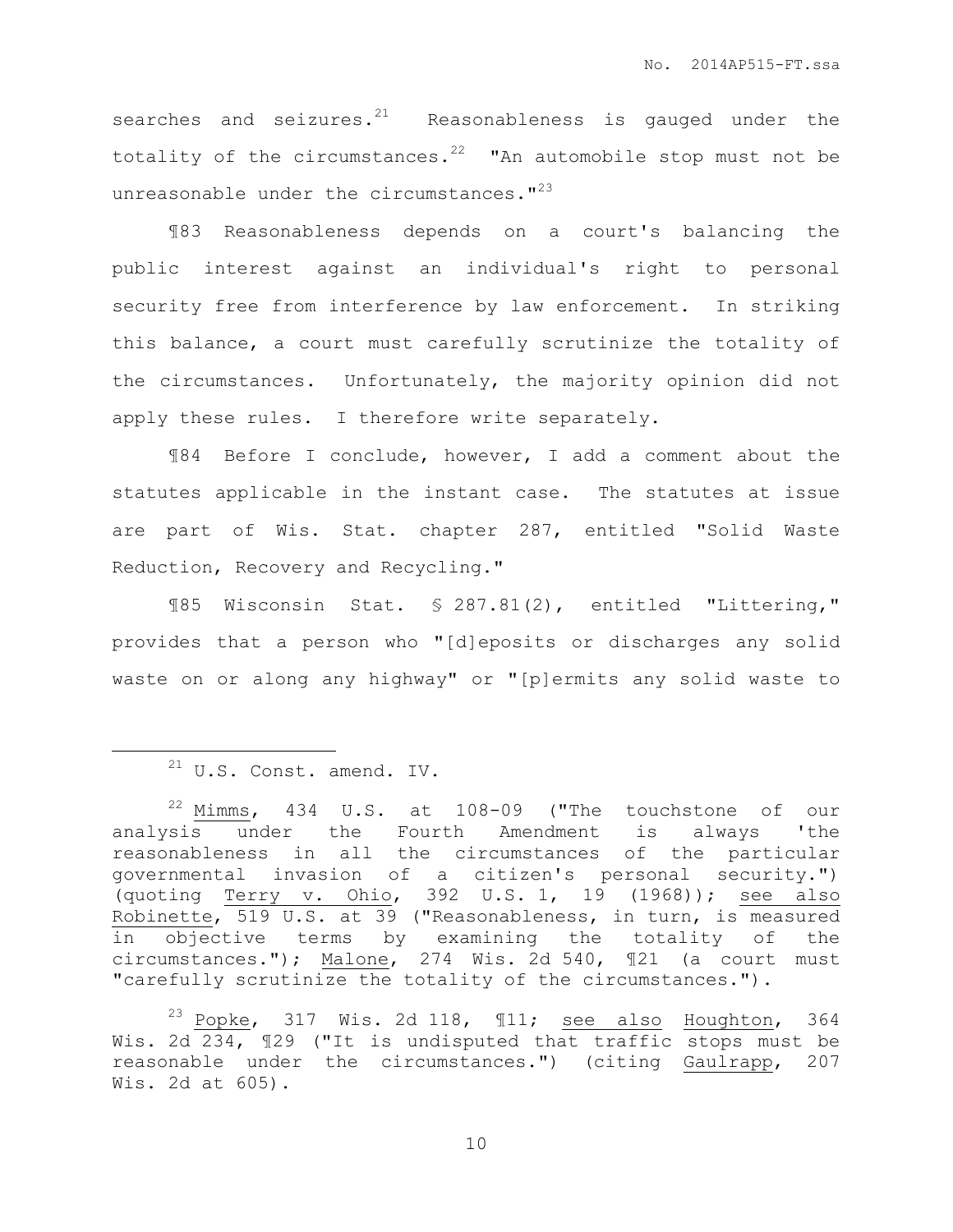be thrown from a vehicle operated by the person" may be required to forfeit no more than  $$500.^{24}$ 

¶86 Section 287.01(10) adopts the meaning of "solid waste" set forth in Wis. Stat.  $\frac{1}{2}$  289.01(33).<sup>25</sup> The definition of "solid waste" lists many materials, including garbage, refuse, and materials resulting from "community activities." $^{26}$  "Refuse" is defined in part as "matters produced from industrial or community life. $127$ 

¶87 The phrases "community activities" and "produced from industrial or community life" defy almost any effort at definition.

¶88 Would a simpler littering statute not intimately connected with solid waste suffice, so a court need not spend 14 paragraphs, 9 double-spaced pages, and a lot of dictionary research for a discourse on whether a cigarette butt violates the littering statute? "Littering" is a word in common usage, with a generally accepted meaning, but the word "littering" is not used in chapter 287 other than in the title to subchapter IV of chapter 287 and the title of Wis. Stat. § 287.81.

¶89 Should the legislature take another look at Wis. Stat. §§ 287.01 and 287.81? See Wis. Stat. § 13.92(2)(j).

¶90 For the reasons set forth, I write separately.

 $24$  Wis. Stat. § 287.81(2)(a), (b).

 $26$  Wis. Stat. § 289.01(33).

 $\overline{a}$ 

 $27$  Wis. Stat. § 289.01(28).

<sup>25</sup> Chapter 289 is titled "Solid Waste Facilities."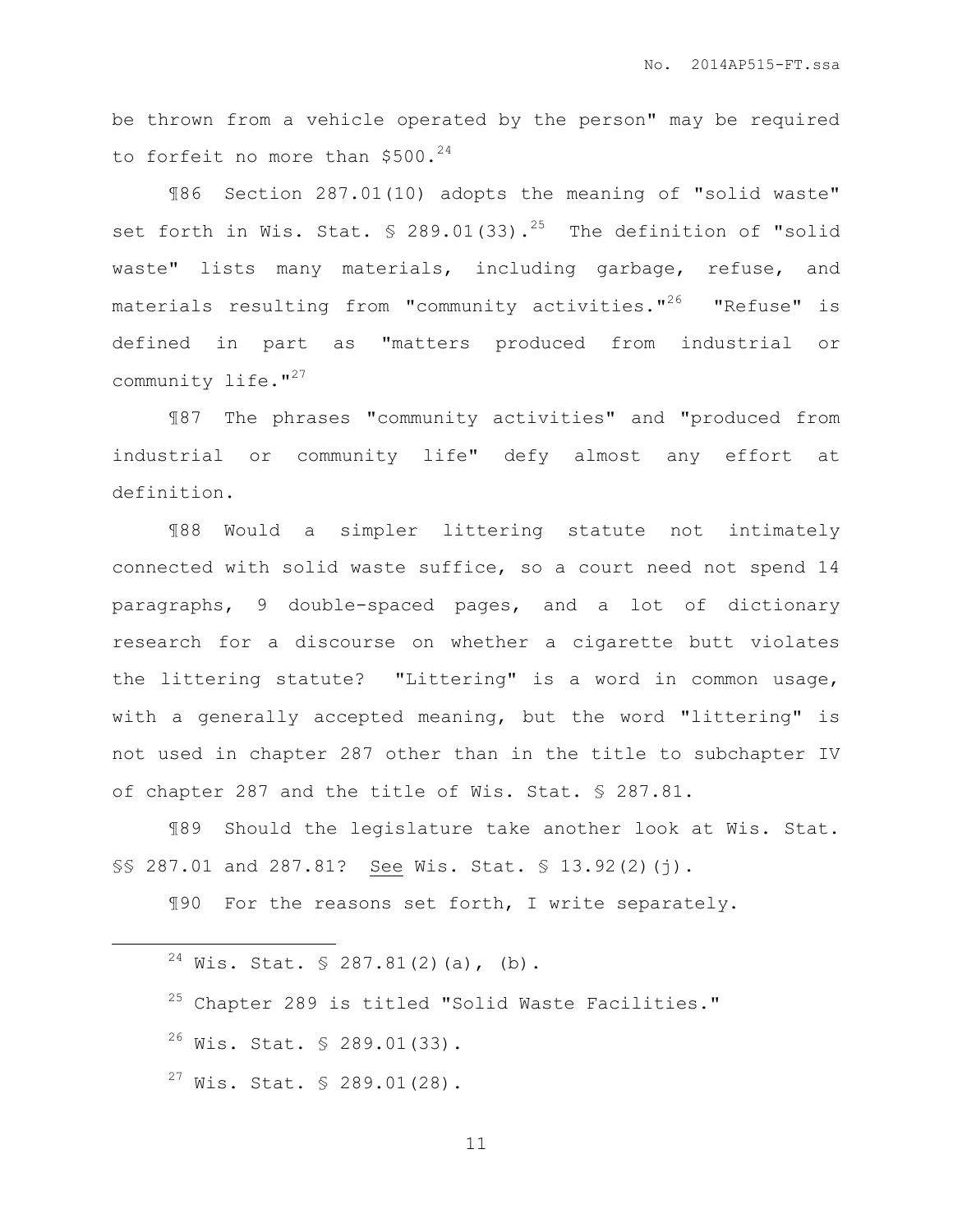¶91 I am authorized to state that Justice ANN WALSH BRADLEY joins ¶¶64-66 of this opinion.